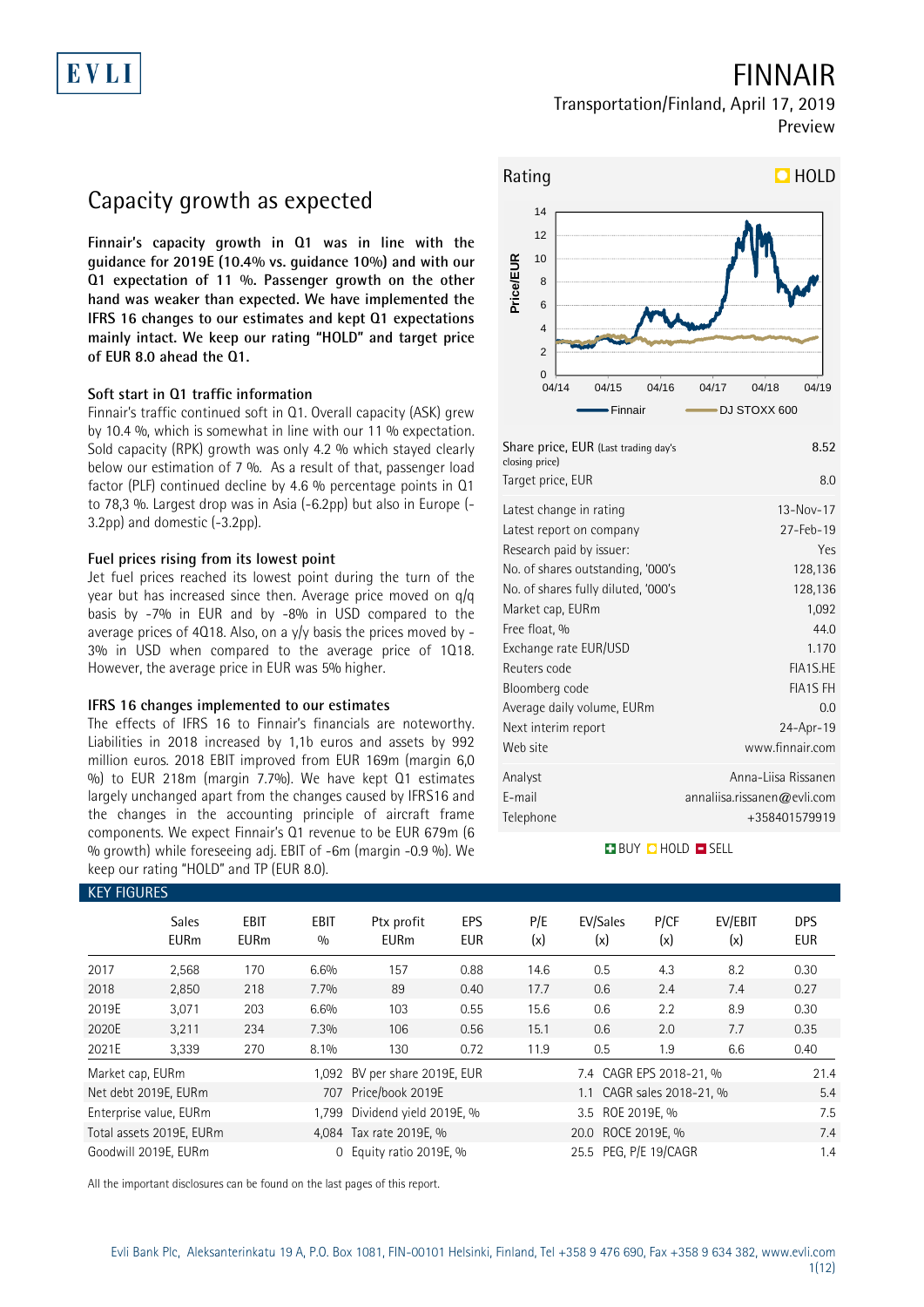### Transportation/Finland, April 17, 2019 Preview

| <b>FINNAIR</b>             | 2015        | 2016         | 2017              | 2018           | 2018             | 2018             | 2018       | 2018      | 2019E             | 2019E             | 2019E          | 2019E           | 2019E         |
|----------------------------|-------------|--------------|-------------------|----------------|------------------|------------------|------------|-----------|-------------------|-------------------|----------------|-----------------|---------------|
| <b>EUR<sub>m</sub></b>     | <b>FY</b>   | <b>FY</b>    | <b>FY</b>         | Q1             | O <sub>2</sub>   | Q <sub>3</sub>   | Q4         | <b>FY</b> | Q1                | O <sub>2</sub>    | O <sub>3</sub> | <b>Q4</b>       | $\mathsf{FY}$ |
| Passengers (thousands)     | 10294       | 10866        | 11905             | 3018           | 3456             | 3653             | 3155       | 13281     | 3148              | 3797              | 3991           | 3451            | 14387         |
| wy change                  | 796         | 6 %          | 10 %              | 16%            | 13 %             | 12 <sub>9b</sub> | 796        | 12 %      | 4 %               | 10.9 <sub>b</sub> | 9 %            | 9 %             | 8 %           |
| ASK (mkm)                  | 31836       | 33 9 14      | 36922             | 9 6 6 6        | 10718            | 11 5 28          | 10 473     | 42 3 8 6  | 10 670            | 11989             | 12 597         | 11 457          | 46713         |
| w/y change                 | 3 %         | 796          | 9 %               | 19 %           | 18 %             | 14 %             | 9 %        | 15 %      | 10 %              | 12 %              | 9 %            | 9 %             | 10 %          |
| RPK (mkm)                  | 25 5 9 2    | 27 0 65      | 30 749            | 8016           | 8 8 4 7          | 9 7 4 3          | 8055       | 34 660    | 8356              | 9733              | 10 642         | 8884            | 37 615        |
| w/y change                 | 3 %         | 6 %          | 14 %              | 21 %           | 16%              | 1196             | 4 %        | 13 %      | 496               | 10 %              | 9 %            | 10 %            | 9 %           |
| Load factor (RPK/ASK), PLF | 80.4 %      | 79.8%        | 83,3 %            | 82,9%          | 82,5%            | 84,5%            | 76,9%      | 81.8 %    | 78,3%             | 81.2%             | 84,5%          | 77,5%           | 80,5 %        |
| <i>v/y change</i>          | $0.296 - p$ | $-0.69b - p$ | $3.5%-p$          | $1.596 - D$    | $-1.29b - D$     | $-2,79b-p$       | $-3,496-p$ | $-1.5%p$  | $-4,69b-p$        | $-1.496 - D$      | $0.096 - D$    | $0.6% - p$      | $-1,296-p$    |
| <b>Total revenue</b>       | 2255        | 2317         | 2569              | 641            | 718              | 807              | 683        | 2850      | 679               | 775               | 879            | 738             | 3071          |
| YoY change                 | $-1.96$     | 396          | 11%               | 16%            | 13 <sub>9b</sub> | 10 %             | 6%         | 11%       | 6%                | 8 %               | 9%             | 8 %             | <b>8 %</b>    |
| Other income               | 85          | 76           | 77                | 20             | 18               | 18               | 19         | 74        | 18                | 18                | 18             | 18              | 72            |
| Staff costs                | $-353$      | $-363$       | $-423$            | $-123$         | $-133$           | $-124$           | $-119$     | $-500$    | $-128$            | $-139$            | $-131$         | $-136$          | $-534$        |
| y/y change                 | 296         | 396          | 17.9 <sub>b</sub> | 36 %           | 24 %             | 10.96            | 5 %        | 18 %      | 496               | 5 %               | 5 %            | 14 %            | 796           |
| % of revenue               | 16%         | 16 %         | 16 %              | 19 %           | 18 %             | 15%              | 1796       | 18 %      | 19 %              | 18 %              | 1596           | 18 %            | 17 %          |
| <b>Fuel</b>                | $-596$      | $-492$       | $-472$            | $-127$         | $-145$           | $-163$           | $-145$     | $-581$    | $-155$            | $-172$            | $-185$         | $-166$          | $-678$        |
| w/y change                 | $-10.96$    | $-17.96$     | $-4.9b$           | 14 %           | 27 %             | 31%              | 19 %       | 23 %      | 21.9 <sub>b</sub> | 18 %              | 14 %           | 14 %            | 1796          |
| % of revenue               | 26 %        | 21 %         | 18 %              | 20 %           | 20 %             | 20 %             | 21 %       | 20 %      | 23 %              | 22 %              | 2196           | 23 %            | 22 %          |
| <b>Other OPEX</b>          | $-1160$     | $-1268$      | $-1314$           | $-324$         | $-327$           | $-346$           | $-334$     | $-1330$   | $-339$            | $-346$            | $-366$         | $-353$          | $-1403$       |
| w/y change                 | 3 %         | 9 %          | 496               | 0%             | 0.96             | 6%               | $-1.96$    | 196       | 5 %               | 6%                | 6 %            | 6 %             | 5 %           |
| % of revenue               | 51 %        | 55 %         | 51 %              | 50 %           | 46 %             | 43 %             | 49 %       | 47 %      | 50 %              | 45 %              | 42 %           | 48 %            | 46 %          |
| <b>Comparable EBITDA</b>   | 132         | 161          | 300               | 87             | 131              | 191              | 104        | 513       | 75                | 135               | 216            | 101             | 527           |
| Depreciation               | $-108$      | $-106$       | $-129$            | $-72$          | $-72$            | $-73$            | $-78$      | $-294$    | $-81$             | $-81$             | $-81$          | $-81$           | $-324$        |
| <b>Comparable EBIT</b>     | 24          | 55           | 171               | 15             | 59               | 118              | 26         | 218       | $-6$              | 54                | 135            | $\overline{20}$ | 203           |
| Comp. EBIT-%               | 1,0,96      | 24%          | 6.6%              | 2.3%           | 8.2%             | 14,6%            | 3.9%       | 7.7%      | $-0.9%$           | 7.0%              | 15.4%          | 27%             | 6,6%          |
| IAC & fair value changes   | 98          | 61           | 54                | $\overline{2}$ | $-8$             | $-3$             | 47         | 38        | $\mathbf{0}$      | $\mathbf{0}$      | $\Omega$       |                 | $\mathbf{0}$  |
| <b>EBIT</b>                | 122         | 116          | 225               | 17             | 51               | 116              | 73         | 256       | $-6$              | 54                | 135            | 20              | 203           |

## Operating model

Sources: Finnair, Evli estimates

# Fuel spot price development and hedging

Finnair hedges its fuel purchases for 24 months forward on a rolling basis, with the degree of hedging decreasing towards the end of the hedging period. The higher and lower limits of the degree of hedging are 90% and 60% for the following six months.

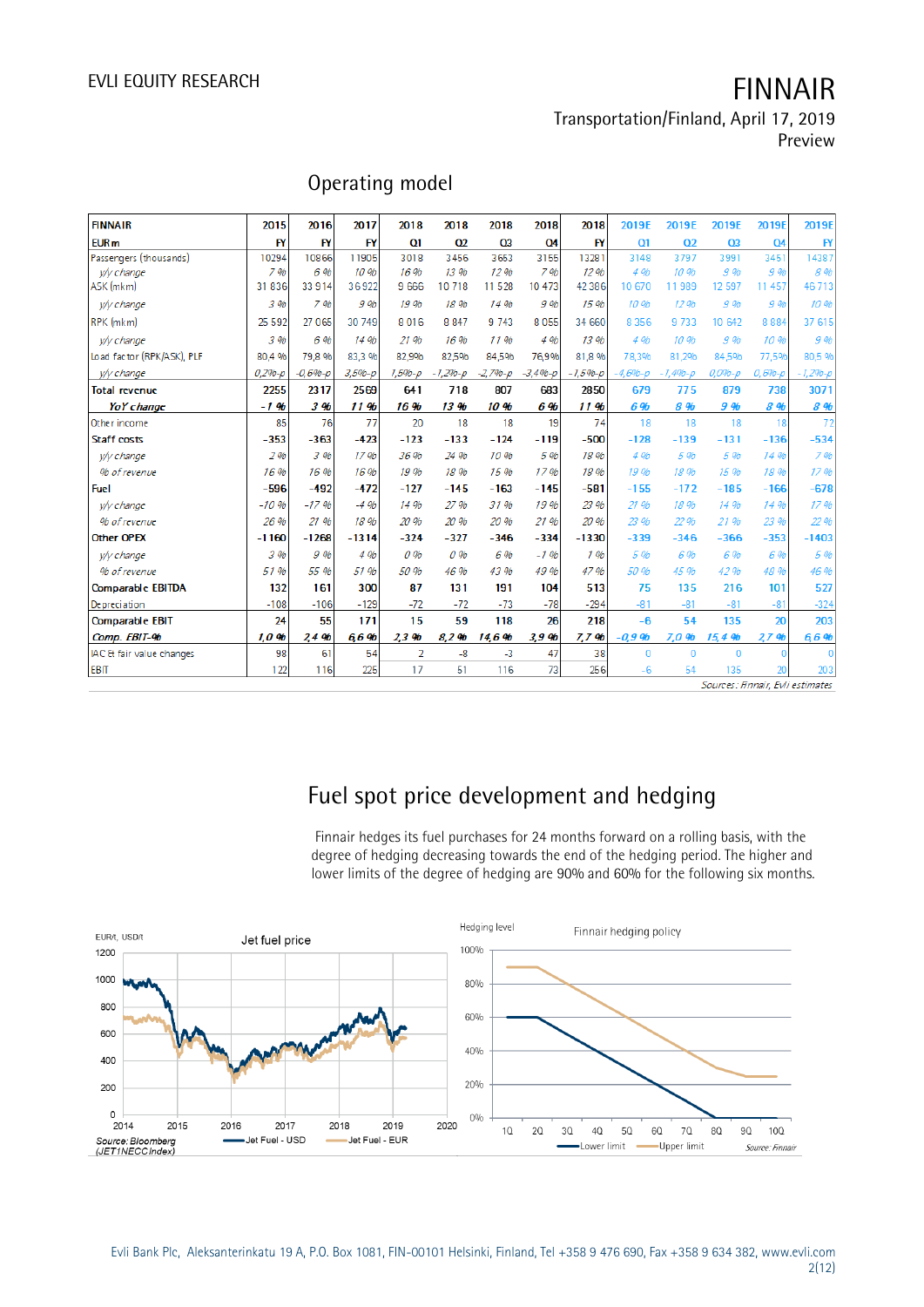Preview

## Finnair valuation vs. peers

Our model treats Finnair's EUR 200m hybrid bond as 100% equity. The estimates exclude IAC and fair value changes but include hybrid interest. Our estimates generate ROCE of ~7-9% in FY19-21E vs. our WACC of 8.9%. It is notable that the peer multiples might not reflect the changes of IFRS 16 yet which makes the comparison challenging.

| MCAP                                                   |                                                                                                                             |                                                                                                              |                                                                                                                           | EV/EBIT                                                                                                                                          | EV/EBIT                                                                                                                             | EV/EBIT                                                                                                                       | P/E                                                                                                                                 | P/E                                                                                                                          | P/E                                                                                                                            | P/B                                                                                                                                                 | P/B                                                                                                                                           | P/B                                                                                                                                           |
|--------------------------------------------------------|-----------------------------------------------------------------------------------------------------------------------------|--------------------------------------------------------------------------------------------------------------|---------------------------------------------------------------------------------------------------------------------------|--------------------------------------------------------------------------------------------------------------------------------------------------|-------------------------------------------------------------------------------------------------------------------------------------|-------------------------------------------------------------------------------------------------------------------------------|-------------------------------------------------------------------------------------------------------------------------------------|------------------------------------------------------------------------------------------------------------------------------|--------------------------------------------------------------------------------------------------------------------------------|-----------------------------------------------------------------------------------------------------------------------------------------------------|-----------------------------------------------------------------------------------------------------------------------------------------------|-----------------------------------------------------------------------------------------------------------------------------------------------|
| local FX                                               | 19                                                                                                                          | 20                                                                                                           | 21                                                                                                                        | 19                                                                                                                                               | 20                                                                                                                                  | 21                                                                                                                            | 19                                                                                                                                  | 20                                                                                                                           | 21                                                                                                                             | 19                                                                                                                                                  | 20                                                                                                                                            | 21                                                                                                                                            |
|                                                        |                                                                                                                             |                                                                                                              |                                                                                                                           |                                                                                                                                                  |                                                                                                                                     |                                                                                                                               |                                                                                                                                     |                                                                                                                              |                                                                                                                                |                                                                                                                                                     |                                                                                                                                               |                                                                                                                                               |
| 7357                                                   | 5.0x                                                                                                                        | 4.4x                                                                                                         | 3.8x                                                                                                                      | 9.6x                                                                                                                                             | 8,9x                                                                                                                                | 7,2x                                                                                                                          | 7.2x                                                                                                                                | 5.4x                                                                                                                         | 4.3x                                                                                                                           | 1,1x                                                                                                                                                | 0.9x                                                                                                                                          | 0.7x                                                                                                                                          |
| 10968                                                  | 3.0x                                                                                                                        | 3.1x                                                                                                         | 3,0x                                                                                                                      | 4.4x                                                                                                                                             | 4,5x                                                                                                                                | 4.4x                                                                                                                          | 5.6x                                                                                                                                | 5.1x                                                                                                                         | 4.7x                                                                                                                           | 1.6x                                                                                                                                                | 1,3x                                                                                                                                          | 1,2x                                                                                                                                          |
| 4786                                                   | 2.8x                                                                                                                        | 2,5x                                                                                                         | 2,2x                                                                                                                      | 8.8x                                                                                                                                             | 7,5x                                                                                                                                | 6.0x                                                                                                                          | 7,3x                                                                                                                                | 6,1x                                                                                                                         | 5.0x                                                                                                                           | 1.6x                                                                                                                                                | 1,3x                                                                                                                                          | 1,2x                                                                                                                                          |
| 10588                                                  | 3,1x                                                                                                                        | 2,9x                                                                                                         | 2,8x                                                                                                                      | 5,8x                                                                                                                                             | 5,2x                                                                                                                                | 5,0x                                                                                                                          | 5,3x                                                                                                                                | 4.9x                                                                                                                         | 4.5x                                                                                                                           | 0,9x                                                                                                                                                | 0,8x                                                                                                                                          | 0,7x                                                                                                                                          |
| 5477                                                   | 12.5x                                                                                                                       | 10.6x                                                                                                        | 9.0x                                                                                                                      | 101.5x                                                                                                                                           | 34,2x                                                                                                                               | 22.6x                                                                                                                         |                                                                                                                                     |                                                                                                                              | 9,2x                                                                                                                           | 1,5x                                                                                                                                                | 1,6x                                                                                                                                          | 1,5x                                                                                                                                          |
|                                                        |                                                                                                                             |                                                                                                              |                                                                                                                           |                                                                                                                                                  |                                                                                                                                     |                                                                                                                               |                                                                                                                                     |                                                                                                                              |                                                                                                                                |                                                                                                                                                     |                                                                                                                                               |                                                                                                                                               |
| 601                                                    | 1,0x                                                                                                                        | 2,6x                                                                                                         | 2.7x                                                                                                                      | 3,7x                                                                                                                                             | 3,6x                                                                                                                                | 3.8x                                                                                                                          | 8.8x                                                                                                                                | 8,5x                                                                                                                         | 7,8x                                                                                                                           | 2,0x                                                                                                                                                | 1,8x                                                                                                                                          | 1,8x                                                                                                                                          |
| 4769                                                   | 6,5x                                                                                                                        | 6.2x                                                                                                         | 5.4x                                                                                                                      | 10,2x                                                                                                                                            | 9.6x                                                                                                                                | 8.1x                                                                                                                          | 13,0x                                                                                                                               | 11.6x                                                                                                                        | 9.7x                                                                                                                           | 1.4x                                                                                                                                                | 1.3x                                                                                                                                          | 1,2x                                                                                                                                          |
| $\overline{2}$                                         |                                                                                                                             |                                                                                                              |                                                                                                                           |                                                                                                                                                  |                                                                                                                                     |                                                                                                                               |                                                                                                                                     |                                                                                                                              |                                                                                                                                |                                                                                                                                                     |                                                                                                                                               |                                                                                                                                               |
| 13805                                                  | 7.5x                                                                                                                        | 6.2x                                                                                                         | 4.9x                                                                                                                      | 11,8x                                                                                                                                            | 9.5x                                                                                                                                | 7.2x                                                                                                                          | 12,8x                                                                                                                               | 10,4x                                                                                                                        | 8,5x                                                                                                                           | 2.4x                                                                                                                                                | 2,0x                                                                                                                                          |                                                                                                                                               |
| 2509                                                   | 3,4x                                                                                                                        | 2.7x                                                                                                         | 1,4x                                                                                                                      | 5,0x                                                                                                                                             | 3.9x                                                                                                                                | 3,3x                                                                                                                          | 14,3x                                                                                                                               | 11,7x                                                                                                                        | 10,6x                                                                                                                          | 2,3x                                                                                                                                                | 1,9x                                                                                                                                          | 1,9x                                                                                                                                          |
|                                                        |                                                                                                                             |                                                                                                              |                                                                                                                           |                                                                                                                                                  |                                                                                                                                     |                                                                                                                               |                                                                                                                                     |                                                                                                                              |                                                                                                                                |                                                                                                                                                     |                                                                                                                                               |                                                                                                                                               |
| 15281                                                  | 6,3x                                                                                                                        | 5.9x                                                                                                         | 5,3x                                                                                                                      | 9.3x                                                                                                                                             | 8,7x                                                                                                                                | 7.9x                                                                                                                          | 6,0x                                                                                                                                | 5.6x                                                                                                                         | 4.9x                                                                                                                           | 8,0x                                                                                                                                                | 3.8x                                                                                                                                          | 2.4x                                                                                                                                          |
| 38062                                                  | 5.1x                                                                                                                        | 4.8x                                                                                                         | 4.4x                                                                                                                      | 7,3x                                                                                                                                             | 6,9x                                                                                                                                | 6,2x                                                                                                                          | 8,7x                                                                                                                                | 8,1x                                                                                                                         | 7.4x                                                                                                                           | 2,4x                                                                                                                                                | 1,9x                                                                                                                                          | 1,5x                                                                                                                                          |
| 5080                                                   | 4.7x                                                                                                                        | 4.2x                                                                                                         | 3.8x                                                                                                                      | 7.7x                                                                                                                                             | 6.6x                                                                                                                                | 5.8x                                                                                                                          | 9.4x                                                                                                                                | 7.6x                                                                                                                         | 6.5x                                                                                                                           | 1.0x                                                                                                                                                | 0.8x                                                                                                                                          | 0.7x                                                                                                                                          |
| 28852                                                  | 6,2x                                                                                                                        | 5,5x                                                                                                         | 5,1x                                                                                                                      | 8,6x                                                                                                                                             | 7.6x                                                                                                                                | 7.0x                                                                                                                          | 11.4x                                                                                                                               | 9,9x                                                                                                                         | 8,8x                                                                                                                           | 2,4x                                                                                                                                                | 2,0x                                                                                                                                          | 1,7x                                                                                                                                          |
| 3763                                                   | 6,1x                                                                                                                        | 5.7x                                                                                                         | 4.7x                                                                                                                      | 8,2x                                                                                                                                             | 7.7x                                                                                                                                | 6,5x                                                                                                                          | 9,1x                                                                                                                                | 8,3x                                                                                                                         | 7,3x                                                                                                                           | 1,6x                                                                                                                                                | 1,4x                                                                                                                                          | 1,2x                                                                                                                                          |
| 22508                                                  | 5.0x                                                                                                                        |                                                                                                              |                                                                                                                           |                                                                                                                                                  |                                                                                                                                     |                                                                                                                               |                                                                                                                                     |                                                                                                                              |                                                                                                                                |                                                                                                                                                     |                                                                                                                                               | 1,3x                                                                                                                                          |
| 2197                                                   | 4.3x                                                                                                                        | 3.9x                                                                                                         | 3.1x                                                                                                                      | 10.9x                                                                                                                                            | 9.2x                                                                                                                                | 6.8x                                                                                                                          | 11.9x                                                                                                                               | 9.3x                                                                                                                         | 7.3x                                                                                                                           | 0.8x                                                                                                                                                | 0.8x                                                                                                                                          | 0.7x                                                                                                                                          |
|                                                        | 3,1x                                                                                                                        | 3.1x                                                                                                         | 3,0x                                                                                                                      | 8,8x                                                                                                                                             | 7,5x                                                                                                                                | 6,0x                                                                                                                          | 6, 4x                                                                                                                               | 5,3x                                                                                                                         | 4.7x                                                                                                                           | 1,5x                                                                                                                                                | 1, 3x                                                                                                                                         | 1,2x                                                                                                                                          |
|                                                        |                                                                                                                             |                                                                                                              |                                                                                                                           |                                                                                                                                                  |                                                                                                                                     |                                                                                                                               |                                                                                                                                     |                                                                                                                              |                                                                                                                                |                                                                                                                                                     |                                                                                                                                               | 1, 1x                                                                                                                                         |
| Finnair discount/premium to primary peer group median* | 8 %                                                                                                                         | 0 %                                                                                                          | $-796$                                                                                                                    | 0 %                                                                                                                                              | 3 96                                                                                                                                | 996                                                                                                                           | 144 96                                                                                                                              | 186 %                                                                                                                        | 152 %                                                                                                                          | $-2696$                                                                                                                                             | $-13.96$                                                                                                                                      | $-10.96$                                                                                                                                      |
|                                                        |                                                                                                                             |                                                                                                              |                                                                                                                           |                                                                                                                                                  |                                                                                                                                     |                                                                                                                               |                                                                                                                                     |                                                                                                                              |                                                                                                                                |                                                                                                                                                     |                                                                                                                                               |                                                                                                                                               |
|                                                        | Div yield                                                                                                                   | Div yield                                                                                                    | Div yield                                                                                                                 | EBIT-%                                                                                                                                           | EBIT-%                                                                                                                              | EBIT-%                                                                                                                        |                                                                                                                                     |                                                                                                                              | ROCE-%                                                                                                                         | ROE-%                                                                                                                                               | ROE-%                                                                                                                                         | ROE-%                                                                                                                                         |
| Ticker                                                 | 19                                                                                                                          | 20                                                                                                           | 21                                                                                                                        | 19                                                                                                                                               | 20                                                                                                                                  | 21                                                                                                                            | 19                                                                                                                                  | 20                                                                                                                           | 21                                                                                                                             | 19                                                                                                                                                  | 20                                                                                                                                            | 21                                                                                                                                            |
|                                                        |                                                                                                                             |                                                                                                              |                                                                                                                           |                                                                                                                                                  |                                                                                                                                     |                                                                                                                               |                                                                                                                                     |                                                                                                                              |                                                                                                                                |                                                                                                                                                     |                                                                                                                                               |                                                                                                                                               |
| SAS-SE                                                 | 0.0%                                                                                                                        | 0.0%                                                                                                         | 0.0%                                                                                                                      | 3.9%                                                                                                                                             | 5,2%                                                                                                                                | 6.1%                                                                                                                          | 8.4%                                                                                                                                | 10.1%                                                                                                                        | 11.3%                                                                                                                          | 15.5%                                                                                                                                               | 16,6%                                                                                                                                         | 17,2%                                                                                                                                         |
| IAG-GB                                                 | 4,9%                                                                                                                        | 5,0%                                                                                                         | 5,4%                                                                                                                      | 12,3%                                                                                                                                            | 12,5%                                                                                                                               | 12,7%                                                                                                                         | 17,1%                                                                                                                               | 17,2%                                                                                                                        | 17,1%                                                                                                                          | 28,1%                                                                                                                                               | 25,5%                                                                                                                                         | 25,4%                                                                                                                                         |
| AF-FR                                                  | 0.2%                                                                                                                        | 0.7%                                                                                                         | 1.3%                                                                                                                      | 4.8%                                                                                                                                             | 5.2%                                                                                                                                | 5.9%                                                                                                                          | 7.3%                                                                                                                                | 7.9%                                                                                                                         | 9.5%                                                                                                                           | 22.2%                                                                                                                                               | 20.9%                                                                                                                                         | 23,3%                                                                                                                                         |
| LHA-DE                                                 | 3.9%                                                                                                                        | 4.3%                                                                                                         | 4.6%                                                                                                                      |                                                                                                                                                  | 7.7%                                                                                                                                |                                                                                                                               | 11.5%                                                                                                                               |                                                                                                                              |                                                                                                                                |                                                                                                                                                     |                                                                                                                                               | 16,1%                                                                                                                                         |
|                                                        |                                                                                                                             |                                                                                                              |                                                                                                                           |                                                                                                                                                  |                                                                                                                                     |                                                                                                                               |                                                                                                                                     |                                                                                                                              |                                                                                                                                |                                                                                                                                                     |                                                                                                                                               | 15,8%                                                                                                                                         |
|                                                        |                                                                                                                             |                                                                                                              |                                                                                                                           |                                                                                                                                                  |                                                                                                                                     |                                                                                                                               |                                                                                                                                     |                                                                                                                              |                                                                                                                                |                                                                                                                                                     |                                                                                                                                               |                                                                                                                                               |
| AEGN-GR                                                |                                                                                                                             |                                                                                                              |                                                                                                                           |                                                                                                                                                  |                                                                                                                                     |                                                                                                                               |                                                                                                                                     |                                                                                                                              |                                                                                                                                |                                                                                                                                                     |                                                                                                                                               | 23,2%                                                                                                                                         |
|                                                        |                                                                                                                             |                                                                                                              |                                                                                                                           |                                                                                                                                                  |                                                                                                                                     |                                                                                                                               |                                                                                                                                     |                                                                                                                              |                                                                                                                                |                                                                                                                                                     |                                                                                                                                               | 12,2%                                                                                                                                         |
|                                                        |                                                                                                                             |                                                                                                              |                                                                                                                           |                                                                                                                                                  |                                                                                                                                     |                                                                                                                               |                                                                                                                                     |                                                                                                                              |                                                                                                                                |                                                                                                                                                     |                                                                                                                                               |                                                                                                                                               |
|                                                        |                                                                                                                             |                                                                                                              |                                                                                                                           |                                                                                                                                                  |                                                                                                                                     |                                                                                                                               |                                                                                                                                     |                                                                                                                              |                                                                                                                                |                                                                                                                                                     |                                                                                                                                               |                                                                                                                                               |
|                                                        |                                                                                                                             |                                                                                                              |                                                                                                                           |                                                                                                                                                  |                                                                                                                                     |                                                                                                                               |                                                                                                                                     |                                                                                                                              |                                                                                                                                |                                                                                                                                                     |                                                                                                                                               | 17,7%                                                                                                                                         |
|                                                        |                                                                                                                             |                                                                                                              |                                                                                                                           |                                                                                                                                                  |                                                                                                                                     |                                                                                                                               |                                                                                                                                     |                                                                                                                              |                                                                                                                                |                                                                                                                                                     |                                                                                                                                               |                                                                                                                                               |
|                                                        |                                                                                                                             |                                                                                                              |                                                                                                                           |                                                                                                                                                  |                                                                                                                                     |                                                                                                                               |                                                                                                                                     |                                                                                                                              |                                                                                                                                |                                                                                                                                                     |                                                                                                                                               | 49,7%                                                                                                                                         |
|                                                        |                                                                                                                             |                                                                                                              |                                                                                                                           |                                                                                                                                                  |                                                                                                                                     |                                                                                                                               |                                                                                                                                     |                                                                                                                              |                                                                                                                                |                                                                                                                                                     |                                                                                                                                               | 20,4%                                                                                                                                         |
|                                                        |                                                                                                                             |                                                                                                              |                                                                                                                           |                                                                                                                                                  |                                                                                                                                     |                                                                                                                               |                                                                                                                                     |                                                                                                                              |                                                                                                                                |                                                                                                                                                     |                                                                                                                                               | 10,8%                                                                                                                                         |
|                                                        |                                                                                                                             |                                                                                                              |                                                                                                                           |                                                                                                                                                  |                                                                                                                                     |                                                                                                                               |                                                                                                                                     |                                                                                                                              |                                                                                                                                |                                                                                                                                                     |                                                                                                                                               | 18,8%                                                                                                                                         |
|                                                        |                                                                                                                             |                                                                                                              |                                                                                                                           |                                                                                                                                                  |                                                                                                                                     |                                                                                                                               |                                                                                                                                     |                                                                                                                              |                                                                                                                                |                                                                                                                                                     |                                                                                                                                               | 15,8%                                                                                                                                         |
|                                                        |                                                                                                                             |                                                                                                              |                                                                                                                           |                                                                                                                                                  |                                                                                                                                     |                                                                                                                               |                                                                                                                                     |                                                                                                                              |                                                                                                                                |                                                                                                                                                     |                                                                                                                                               | 20,5%                                                                                                                                         |
|                                                        |                                                                                                                             |                                                                                                              |                                                                                                                           |                                                                                                                                                  |                                                                                                                                     |                                                                                                                               |                                                                                                                                     |                                                                                                                              |                                                                                                                                |                                                                                                                                                     |                                                                                                                                               | 9,8%                                                                                                                                          |
|                                                        |                                                                                                                             |                                                                                                              |                                                                                                                           |                                                                                                                                                  |                                                                                                                                     |                                                                                                                               |                                                                                                                                     |                                                                                                                              |                                                                                                                                |                                                                                                                                                     |                                                                                                                                               | 17,2%                                                                                                                                         |
|                                                        | 3.5%                                                                                                                        | 4.1%                                                                                                         | 4.7%                                                                                                                      | 6.6%                                                                                                                                             | 7.3%                                                                                                                                | 8.1%                                                                                                                          | 7.4%                                                                                                                                | 8.2%                                                                                                                         | 9.2%                                                                                                                           | 7.5%                                                                                                                                                | 7.4%                                                                                                                                          | 9.1%                                                                                                                                          |
| FIA1 S-FI                                              |                                                                                                                             |                                                                                                              |                                                                                                                           |                                                                                                                                                  |                                                                                                                                     |                                                                                                                               |                                                                                                                                     |                                                                                                                              |                                                                                                                                |                                                                                                                                                     |                                                                                                                                               |                                                                                                                                               |
|                                                        | NAS-NO<br>EZJ-GB<br>FLYB-GB<br>RY 4C-IE<br>WIZZ-GB<br>AAL-US<br>DAL-US<br>JBLU-US<br>LUV-US<br>SAVE-US<br>UAL-US<br>W JA-CA | 3,4x<br>0.0%<br>5.9%<br>4.0%<br>0.2%<br>0.0%<br>1,2%<br>2.4%<br>0,0%<br>1,3%<br>0.0%<br>0,0%<br>2.9%<br>0,2% | 4,6x<br>3, 1 x<br>0.1%<br>6.1%<br>4.5%<br>0.2%<br>$0.0\%$<br>1.2%<br>2.7%<br>5,9%<br>1,5%<br>1.8%<br>0.0%<br>2,9%<br>0,7% | EV/EBITDA EV/EBITDA EV/EBITDA<br>4,3x<br>2,8x<br>0,4%<br>7.2%<br>5.3%<br>0.0%<br>1,2%<br>3.0%<br>0.0%<br>1,9%<br>0.0%<br>$0,0\%$<br>2.9%<br>1,3% | 7,6x<br>8,8x<br>7,3%<br>1,5%<br>8.3%<br>7.6%<br>14.6%<br>14.5%<br>8,8%<br>13,4%<br>10,1%<br>14,3%<br>15,4%<br>10,0%<br>5,9%<br>4,8% | 7,1x<br>7.7x<br>4.6%<br>$9.0\%$<br>7.8%<br>16.2%<br>15.3%<br>8.5%<br>13,0%<br>10,9%<br>14,6%<br>14.5%<br>9,8%<br>6,6%<br>5,2% | 6,6x<br>6,6x<br>8,2%<br>7,2%<br>10.0%<br>8,8%<br>18,0%<br>13.4%<br>8,5%<br>13,2%<br>11,6%<br>14,4%<br>14.6%<br>9,9%<br>7,3%<br>7,2% | 7,7x<br>15,6x<br>1.0%<br>14.7%<br>8.9%<br>12.8%<br>18,4%<br>9.5%<br>14.7%<br>9,6%<br>17,4%<br>12.3%<br>11.8%<br>6.3%<br>8,4% | 7,0x<br>15,1x<br>11,8%<br>3,0%<br>16.3%<br>9.1%<br>14,2%<br>20.5%<br>9.5%<br>14.3%<br>10,3%<br>18,1%<br>11,5%<br>11,4%<br>7,4% | 6,2x<br>11,9x<br>ROCE-% ROCE-%<br>12,0%<br>4,9%<br>18,1%<br>10.1%<br>15.0%<br>10.5%<br>14.8%<br>11,5%<br>19,9%<br>11,3%<br>12,2%<br>10,1%<br>11,3 % | 1,8x<br>1,1x<br>16,9%<br>$-49,8%$<br>22.7%<br>10.7%<br>18.7%<br>15.9%<br>132,1%<br>27,2%<br>10,2%<br>20,8%<br>18.0%<br>23,6%<br>7.1%<br>16,9% | 1,5x<br>1, 1x<br>16,0%<br>$-13,5%$<br>21.3%<br>11,2%<br>19,1%<br>15.8%<br>68,7%<br>23,4%<br>10,8%<br>20,4%<br>16,3%<br>21,2%<br>8.4%<br>16,6% |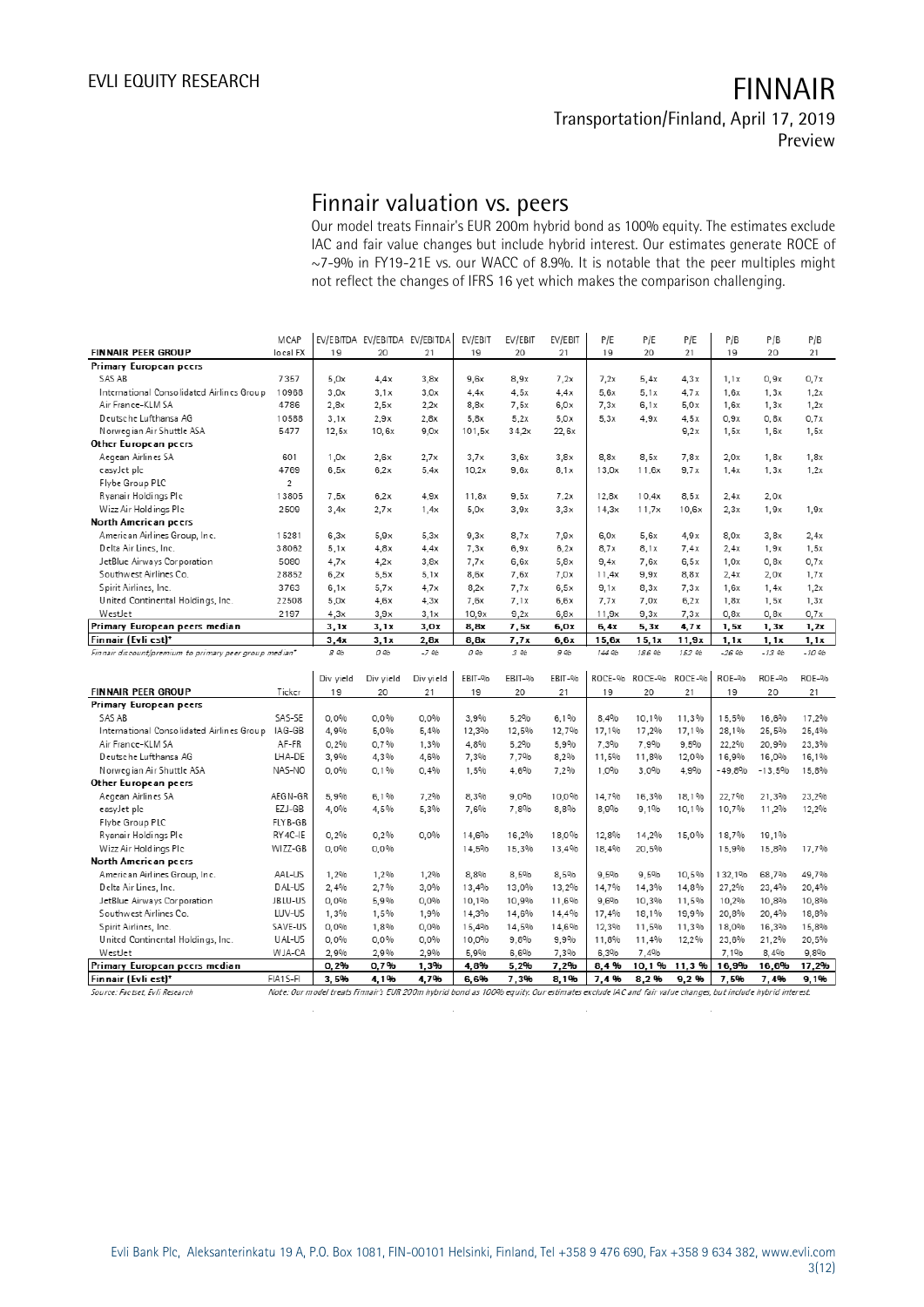# EVLI EQUITY RESEARCH **FINNAIR**

## Transportation/Finland, April 17, 2019 Preview

| <b>VALUATION RESULTS</b> | <b>BASE CASE DETAILS</b>   | <b>VALUATION ASSUMPTIONS</b> | ASSUMPTIONS FOR WACC           |      |
|--------------------------|----------------------------|------------------------------|--------------------------------|------|
| Current share price      | 8.52 PV of Free Cash Flow  | 1,361 Long-term growth, %    | 2.0 Risk-free interest rate, % | 2.25 |
| DCF share value          | 14.70 PV of Horizon value  | 1,265 WACC, %                | 8.9 Market risk premium, %     | 5.8  |
| Share price potential, % | 72.6 Unconsolidated equity | 0 Spread, %                  | 0.5 Debt risk premium, %       | 2.8  |
| Maximum value            | 16.2 Marketable securities | 1,067 Minimum WACC, %        | 8.4 Equity beta coefficient    | 1.20 |
| Minimum value            | 13.4 Debt - dividend       | -1,809 Maximum WACC, %       | 9.4 Target debt ratio, %       | 20   |
| Horizon value, %         | 48.2 Value of stock        | 1,884 Nr of shares, Mn       | 128.1 Effective tax rate, %    | 25   |

| DCF valuation, EURm         | 2018    | 2019E          | 2020E       | 2021E   | 2022E        | 2023E       | 2024E        | 2025E       | 2026E       | 2027E    | 2028E    | Horizon          |
|-----------------------------|---------|----------------|-------------|---------|--------------|-------------|--------------|-------------|-------------|----------|----------|------------------|
| Net sales                   | 2,850   | 3,071          | 3,211       | 3,339   | 3,455        | 3,525       | 3,595        | 3,667       | 3,740       | 3,815    | 3,891    | 3,969            |
| Sales growth, %             | 11.0    | 7.8            | 4.6         | 4.0     | 3.5          | 2.0         | 2.0          | 2.0         | 2.0         | 2.0      | 2.0      | 2.0 <sup>°</sup> |
| Operating income (EBIT)     | 218     | 203            | 234         | 270     | 276          | 247         | 252          | 246         | 251         | 256      | 261      | 266              |
| EBIT margin, %              | 7.7     | 6.6            | 7.3         | 8.1     | 8.0          | 7.0         | 7.0          | 6.7         | 6.7         | 6.7      | 6.7      | 6.7              |
| + Depreciation+amort.       | 294     | 324            | 348         | 367     | 375          | 343         | 324          | 307         | 294         | 291      | 288      |                  |
| - Income taxes              | -89     | $-41$          | $-47$       | -54     | -55          | $-49$       | $-50$        | -49         | $-50$       | $-51$    | $-52$    |                  |
| - Change in NWC             | 50      |                |             |         |              | $\Omega$    | $\mathbf{0}$ | $\mathbf 0$ | $\mathbf 0$ | $\Omega$ | $\Omega$ |                  |
| NWC / Sales, %              | $-26.3$ | $-24.4$        | $-23.4$     | $-22.5$ | $-21.7$      | $-21.3$     | $-20.9$      | $-20.5$     | $-20.1$     | $-19.7$  | $-19.3$  |                  |
| + Change in other liabs     | $-91$   | $\overline{0}$ | $\mathbf 0$ | 0       | $\mathbf{0}$ | $\mathbf 0$ | $\mathbf{0}$ | $\mathbf 0$ | $\mathbf 0$ | 0        | 0        |                  |
| - Capital Expenditure       | $-106$  | $-360$         | $-380$      | $-400$  | $-270$       | $-260$      | $-250$       | $-250$      | $-280$      | $-280$   | $-290$   | $-296$           |
| Investments / Sales, %      | 3.7     | 11.7           | 11.8        | 12.0    | 7.8          | 7.4         | 7.0          | 6.8         | 7.5         | 7.3      | 7.5      | 7.5              |
| - Other items               | $-103$  | $-13$          | $-13$       | $-13$   | -13          | $-13$       | $-13$        | $-13$       | $-13$       | $-13$    | $-13$    |                  |
| $=$ Unlevered Free CF (FCF) | 174     | 115            | 143         | 171     | 314          | 268         | 263          | 241         | 202         | 203      | 194      | 2,886            |
| $=$ Discounted FCF (DFCF)   |         | 108            | 124         | 136     | 229          | 179         | 162          | 136         | 105         | 97       | 85       | 1,265            |
|                             |         |                |             |         |              |             |              |             |             |          |          |                  |
| = DFCF min WACC             |         | 109            | 125         | 138     | 233          | 183         | 166          | 141         | 109         | 101      | 89       | 1,426            |
| $=$ DFCF max WACC           |         | 108            | 123         | 134     | 225          | 176         | 158          | 132         | 101         | 93       | 81       | 1,128            |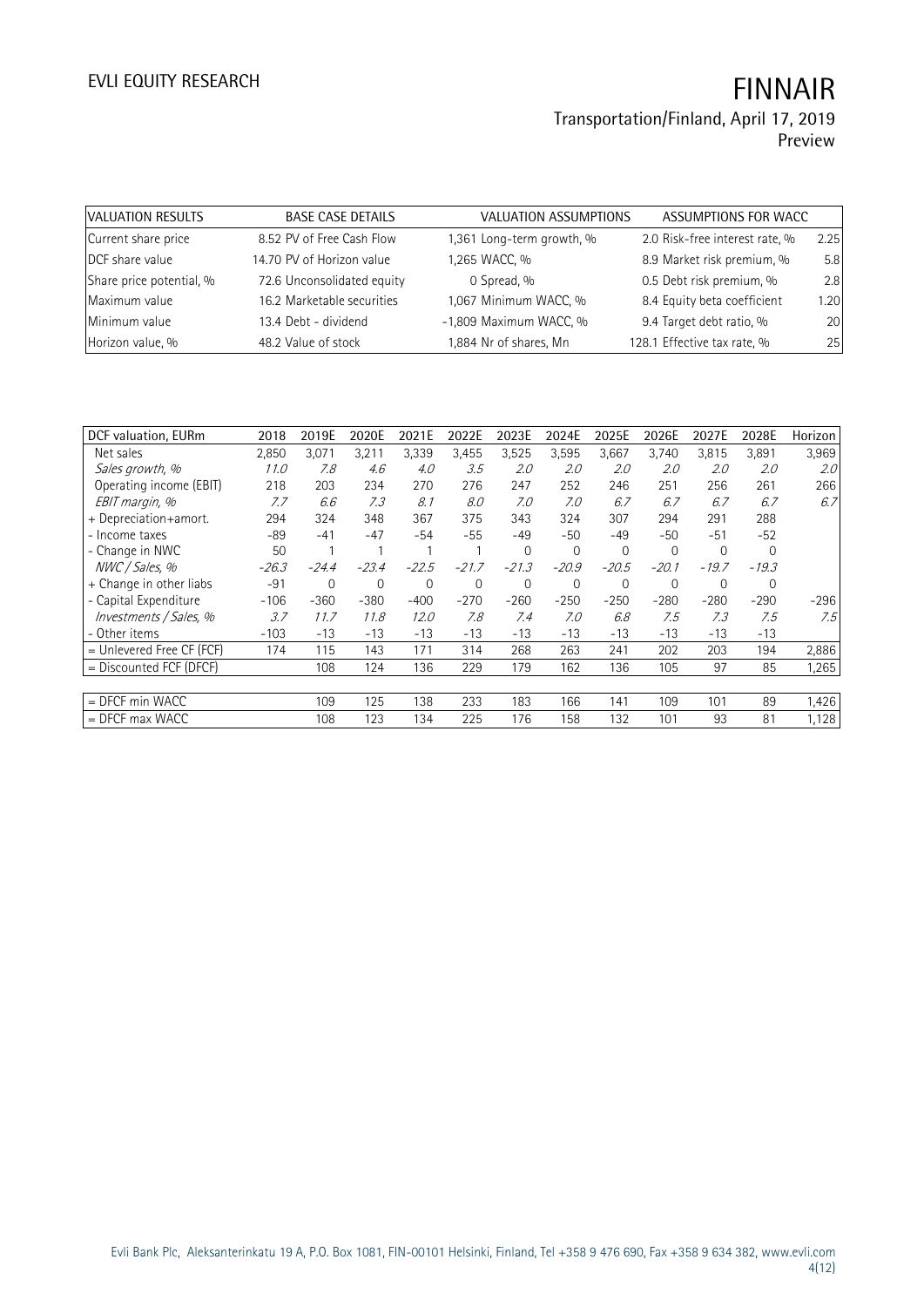Preview

| <b>INTERIM FIGURES</b>               |                     |                |        |          |        |         |         |         |                 |        |        |        |
|--------------------------------------|---------------------|----------------|--------|----------|--------|---------|---------|---------|-----------------|--------|--------|--------|
| EVLI ESTIMATES, EURm                 | 201801              | 201802         | 201803 | 201804   | 2018   | 2019Q1E | 2019Q2E | 2019Q3E | 2019Q4E         | 2019E  | 2020E  | 2021E  |
| Net sales                            | 641                 | 718            | 807    | 684      | 2,850  | 679     | 775     | 879     | 738             | 3,071  | 3,211  | 3,339  |
| EBITDA                               | 87                  | 131            | 191    | 104      | 513    | 75      | 135     | 216     | 101             | 527    | 582    | 637    |
| EBITDA margin (%)                    | 13.5                | 18.2           | 23.7   | 15.2     | 18.0   | 11.0    | 17.5    | 24.6    | 13.7            | 17.2   | 18.1   | 19.1   |
| EBIT                                 | 15                  | 59             | 118    | 27       | 218    | $-6$    | 54      | 135     | 20              | 203    | 234    | 270    |
| EBIT margin (%)                      | 2.3                 | 8.2            | 14.6   | 3.9      | 7.7    | $-0.9$  | 7.0     | 15.4    | 2.7             | 6.6    | 7.3    | 8.1    |
| Net financial items                  | $\mathsf{O}\xspace$ | $-70$          | $-28$  | $-31$    | $-129$ | $-25$   | $-25$   | $-25$   | $-25$           | $-100$ | $-128$ | $-140$ |
| Pre-tax profit                       | 15                  | $-11$          | 90     | $-4$     | 89     | $-31$   | 29      | 110     | $-5$            | 103    | 106    | 130    |
| Tax                                  | $-3$                | $\overline{4}$ | $-18$  | $-9$     | $-26$  | 6       | $-6$    | $-22$   | $\mathbf{1}$    | $-21$  | $-21$  | $-26$  |
| Tax rate (%)                         | 22.8                | 35.5           | 19.5   | $-191.1$ | 28.6   | 20.0    | 20.0    | 20.0    | 20.0            | 20.0   | 20.0   | 20.0   |
| Net profit                           | 8                   | $-10$          | 70     | $-16$    | 51     | $-28$   | 20      | 85      | $-7$            | 70     | 72     | 92     |
| EPS                                  | 0.06                | $-0.08$        | 0.54   | $-0.13$  | 0.40   | $-0.22$ | 0.16    | 0.66    | $-0.06$         | 0.55   | 0.56   | 0.72   |
| EPS adjusted (diluted no. of shares) | 0.06                | $-0.08$        | 0.54   | $-0.13$  | 0.40   | $-0.22$ | 0.16    | 0.66    | $-0.06$         | 0.55   | 0.56   | 0.72   |
| Dividend per share                   | 0.00                | 0.00           | 0.00   | 0.00     | 0.27   | 0.00    | 0.00    | 0.00    | 0.00            | 0.30   | 0.35   | 0.40   |
| SALES, EURm                          |                     |                |        |          |        |         |         |         |                 |        |        |        |
| Group total                          | 641                 | 718            | 807    | 684      | 2,850  | 679     | 775     | 879     | 738             | 3,071  | 3,211  | 3,339  |
| Total                                | 641                 | 718            | 807    | 684      | 2,850  | 679     | 775     | 879     | 738             | 3,071  | 3,211  | 3,339  |
| SALES GROWTH, Y/Y %                  |                     |                |        |          |        |         |         |         |                 |        |        |        |
| Group total                          | 15.6                | 13.4           | 9.7    | 5.9      | 11.0   | 5.8     | 7.9     | 9.0     | 8.0             | 7.8    | 4.6    | 4.0    |
| <b>Total</b>                         | 15.6                | 13.4           | 9.7    | 5.9      | 11.0   | 5.8     | 7.9     | 9.0     | 8.0             | 7.8    | 4.6    | $4.0$  |
| EBIT, EURm                           |                     |                |        |          |        |         |         |         |                 |        |        |        |
| Group total                          | 15                  | 59             | 118    | 27       | 218    | $-6$    | 54      | 135     | 20              | 203    | 234    | 270    |
| Total                                | 15                  | 59             | 118    | 27       | 218    | $-6$    | 54      | 135     | 20 <sup>°</sup> | 203    | 234    | 270    |
| EBIT margin, %                       |                     |                |        |          |        |         |         |         |                 |        |        |        |
| Group total                          | 2.3                 | 8.2            | 14.6   | 3.9      | 7.7    | $-0.9$  | 7.0     | 15.4    | 2.7             | 6.6    | 7.3    | 8.1    |
| Total                                | 2.3                 | 8.2            | 14.6   | 3.9      | 7.7    | $-0.9$  | 7.0     | 15.4    | 2.7             | 6.6    | 7.3    | 8.1    |
|                                      |                     |                |        |          |        |         |         |         |                 |        |        |        |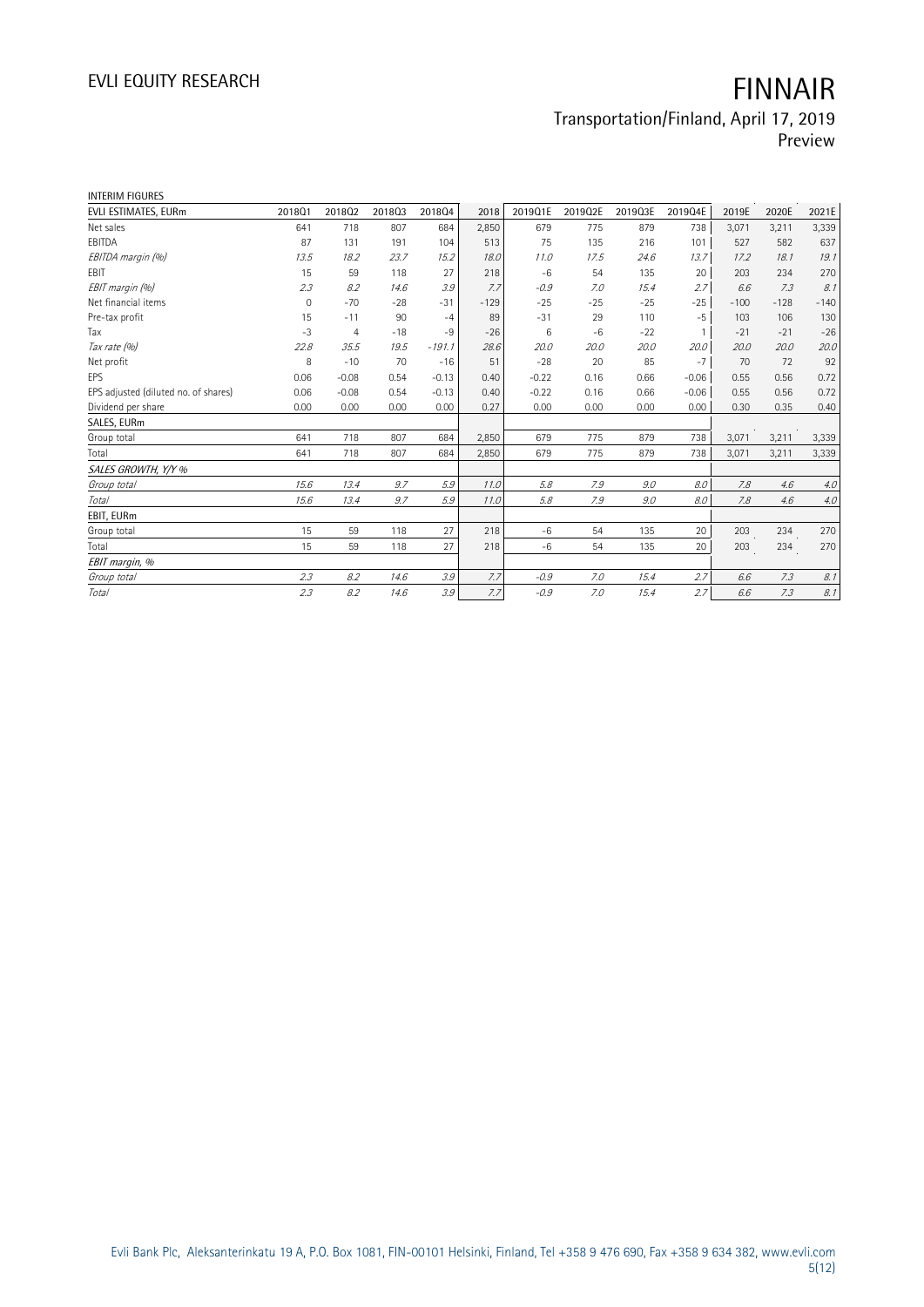# EVLI EQUITY RESEARCH **FINNAIR**

# Transportation/Finland, April 17, 2019

Preview

| <b>INCOME STATEMENT, EURm</b>            | 2014                | 2015          | 2016          | 2017                | 2018                        | 2019E                       | 2020E                                   | 2021E                |
|------------------------------------------|---------------------|---------------|---------------|---------------------|-----------------------------|-----------------------------|-----------------------------------------|----------------------|
| Sales                                    | 2,285               | 2,255         | 2,317         | 2,568               | 2,850                       | 3,071                       | 3,211                                   | 3,339                |
| Sales growth (%)                         | $-4.8$              | $-1.3$        | 2.8           | 10.9                | 11.0                        | 7.8                         | 4.6                                     | 4.0                  |
| Costs                                    | $-2,187$            | $-2,123$      | $-2,156$      | $-2,269$            | $-2,337$                    | $-2,544$                    | $-2,629$                                | $-2,701$             |
| Reported EBITDA                          | 98                  | 132           | 161           | 300                 | 513                         | 527                         | 582                                     | 637                  |
| Extraordinary items in EBITDA            | $\mathbb O$         | $\mathbf 0$   | $\mathbf 0$   | $\overline{0}$      | $\mathbf 0$                 | $\mathbf 0$                 | $\mathbf 0$                             | $\mathbf 0$          |
| EBITDA margin (%)                        | 4.3                 | 5.8           | 6.9           | 11.7                | 18.0                        | 17.2                        | 18.1                                    | 19.1                 |
| Depreciation                             | $-134$              | $-108$        | $-106$        | $-129$              | $-294$                      | $-324$                      | $-348$                                  | $-367$               |
| EBITA                                    | $-36$               | 24            | 55            | 170                 | 218                         | 203                         | 234                                     | 270                  |
| Goodwill amortization / writedown        | $\mathbb O$         | $\mathbf 0$   | $\mathbf 0$   | 0                   | $\mathbf 0$                 | $\mathbf 0$                 | $\mathbf 0$                             | $\mathbf 0$          |
| Reported EBIT                            | $-36$               | 24            | 55            | 170                 | 218                         | 203                         | 234                                     | 270                  |
| EBIT margin (%)                          | $-1.6$              | 1.1           | 2.4           | 6.6                 | 7.7                         | 6.6                         | 7.3                                     | 8.1                  |
| Net financials                           | $-27$               | $-8$          | $-10$         | $-14$               | $-129$                      | $-100$                      | $-128$                                  | $-140$               |
| Pre-tax profit                           | $-63$               | 15            | 45            | 157                 | 89                          | 103                         | 106                                     | 130                  |
| Extraordinary items                      | $\mathsf{O}\xspace$ | $-11$         | $-1$          | $-1$                | $\mathbf 0$                 | $\mathbf 0$                 | $\mathbf 0$                             | $\mathbf 0$          |
| Taxes                                    | 13                  | $-3$          | $-9$          | $-31$               | $-26$                       | $-21$                       | $-21$                                   | $-26$                |
| Minority shares                          | $\mathbf 0$         | $\mathbf 0$   | $\mathbf 0$   | $\mathsf{O}\xspace$ | $\mathbb O$                 | $\mathbf 0$                 | $\mathbf 0$                             | $\mathbf 0$          |
| Net profit                               | $-51$               | $-18$         | 19            | 112                 | 51                          | 70                          | 72                                      | 92                   |
| <b>BALANCE SHEET, EURm</b>               |                     |               |               |                     |                             |                             |                                         |                      |
| Assets                                   |                     |               |               |                     |                             |                             |                                         |                      |
| Fixed assets                             | 1,053               | 957           | 1,189         | 1,446               | 2,545                       | 2,581                       | 2,613                                   | 2,646                |
| % of sales                               | 46                  | 42            | 51            | 56                  | 89                          | 84                          | 81                                      | 79                   |
| Goodwill                                 | $\mathbb O$         | $\mathbf 0$   | $\mathbf 0$   | $\mathsf{O}\xspace$ | $\mathbf 0$                 | $\mathbf 0$                 | $\mathbf 0$                             | $\mathbf 0$          |
| % of sales                               | 0                   | 0             | 0             | 0                   | 0                           | 0                           | 0                                       | 0                    |
| Inventory                                | 15                  | 12            | 15            | 17                  | 121                         | 130                         | 136                                     | 141                  |
| % of sales                               | $\mathcal I$        | $\mathcal{I}$ | $\mathcal{I}$ | $\mathcal I$        | $\sqrt{4}$                  | $\sqrt{4}$                  | $\ensuremath{\mathnormal{\mathcal{A}}}$ | $\overline{4}$       |
| Receivables                              | 358                 | 364           | 512           | 460                 | 210                         | 222                         | 230                                     | 237                  |
| % of sales                               | 16                  | 16            | 22            | 18                  | $\overline{z}$              | $\overline{z}$              | $\overline{z}$                          | $\overline{z}$       |
| Liquid funds                             | 426                 | 708           | 814           | 965                 | 1,067                       | 1,150                       | 1,202                                   | 1,250                |
| % of sales                               | 19                  | 31            | 35            | 38                  | 37                          | 37                          | 37                                      | 37                   |
| Total assets                             | 1,885               | 2,050         | 2,529         | 2,887               | 3,944                       | 4,084                       | 4,181                                   | 4,275                |
| Liabilities                              |                     |               |               |                     |                             |                             |                                         |                      |
| Equity                                   | 514                 | 727           | 857           | 1,016               | 918                         | 953                         | 987                                     | 1,034                |
| % of sales                               | 23                  | 32            | 37            | 40                  | 32                          | 31                          | 31                                      | 31                   |
| Deferred taxes                           | $\mathsf{O}\xspace$ | $\mathbf 0$   | 33            | 74                  | 48                          | 48                          | 48                                      | 48                   |
| % of sales                               | 0                   | 0             | $\mathcal{I}$ | 3                   | $\mathcal{L}_{\mathcal{L}}$ | $\mathcal{L}_{\mathcal{L}}$ | $\cal I$                                | $\mathcal{I}$        |
| Interest bearing debt                    | 428                 | 346           | 718           | 719                 | 1,774                       | 1,857                       | 1,907                                   | 1,941                |
| % of sales                               | 19                  | 15            | 31            | 28                  | 62                          | 60                          | 59                                      | 58                   |
| Non-interest bearing current liabilities | 601                 | 682           | 519           | 566                 | 285                         | 307                         | 321                                     | 334                  |
| % of sales                               | 26                  | 30            | 22            | 22                  | 10                          | 10                          | 10                                      | 10                   |
| Other interest free debt                 | 246                 | 201           | 339           | 428                 | 811                         | 811                         | 811                                     | 811                  |
| % of sales                               | 11                  | $\mathcal G$  | 15            | 17                  | 28                          | 26                          | 25                                      | 24                   |
| <b>Total liabilities</b>                 | 1,885               | 2,050         | 2,529         | 2,887               | 3,944                       | 4,084                       | 4,181                                   | 4,275                |
| CASH FLOW, EURm                          |                     |               |               |                     |                             |                             |                                         |                      |
| + EBITDA                                 | 98                  | 132           | 161           | 300                 | 513                         | 527                         | 582                                     | 637                  |
| - Net financial items                    | $-27$               | -8            | $-10$         | $-14$               | $-129$                      | $-100$                      | $-128$                                  | $-140$               |
| - Taxes                                  | $\bf 0$             | $\mathbb O$   | 33            | $-1$                | $-52$                       | $-21$                       | $-21$                                   | $-26$                |
| - Increase in Net Working Capital        | $-33$               | 43            | 56            | 57                  | 50                          | $\overline{1}$              | $\mathbf{1}$                            | $\overline{1}$       |
| $+/-$ Other                              | $-15$               | 5             | $-19$         | 40                  | $\mathbf{1}$                | $-13$                       | $-13$                                   | $-13$                |
| = Cash flow from operations              | 23                  | 171           | 220           | 382                 | 383                         | 395                         | 421                                     | 459                  |
| - Capex                                  | $-146$              | $-81$         | $-486$        | $-394$              | $-320$                      | $-360$                      | $-380$                                  | $-400$               |
| - Acquisitions                           | $\mathsf{O}\xspace$ | $\mathbb O$   | $\mathbb O$   | 0                   | $\mathbb O$                 | $\mathsf{O}\xspace$         | $\mathsf{O}\xspace$                     | $\mathbb O$          |
| + Divestments                            | 268                 | 448           | 153           | 157                 | 214                         | $\mathbf 0$                 | $\mathbf 0$                             | $\mathbf 0$          |
| = Net cash flow                          | 144                 | 538           | $-113$        | 146                 | 277                         | 35                          | 41                                      | 59                   |
| +/- Change in interest-bearing debt      | $-165$              | $-81$         | 372           | $\mathbf{1}$        | 1,056                       | 83                          | 50                                      | 34                   |
| +/- New issues/buybacks                  | 143                 | 231           | 110           | 60                  | $-110$                      | $\mathbb O$                 | $\mathsf{O}\xspace$                     | $\mathbf 0$          |
| - Paid dividend                          | $\mathsf{O}\xspace$ | $\mathbf 0$   | $\mathbf 0$   |                     |                             |                             |                                         |                      |
|                                          |                     |               |               | $-13$               | $-38$                       | $-35$                       | $-38$                                   | $-45$<br>$\mathbf 0$ |
| +/- Change in loan receivables           | $-107$              | $-291$        | $-167$        | 79                  | $-91$                       | $\mathbb O$                 | $\mathsf{O}\xspace$                     |                      |
| Change in cash                           | 15                  | 397           | 202           | 273                 | 1,094                       | 83                          | 52                                      | 48                   |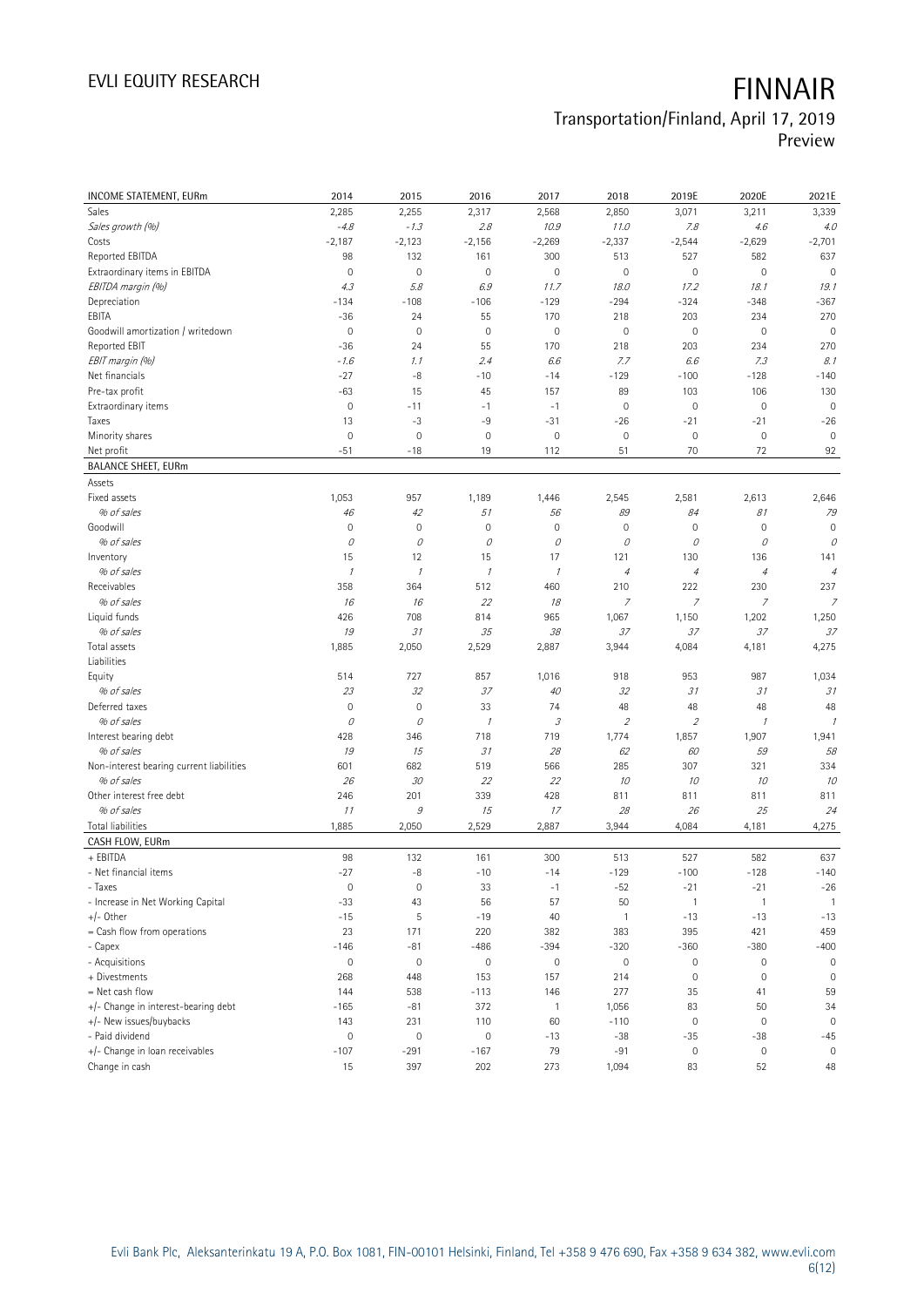# EVLI EQUITY RESEARCH **FINNAIR**

## Transportation/Finland, April 17, 2019 Preview

| <b>KEY FIGURES</b>                              | 2015            | 2016                | 2017         | 2018                | 2019E               | 2020E               | 2021E        |
|-------------------------------------------------|-----------------|---------------------|--------------|---------------------|---------------------|---------------------|--------------|
| M-cap                                           | 694             | 516                 | 1,643        | 908                 | 1,092               | 1,092               | 1,092        |
| Net debt                                        | $-362$          | $-96$               | $-246$       | 707                 | 707                 | 705                 | 690          |
| Enterprise value                                | 332             | 420                 | 1,397        | 1,615               | 1,799               | 1,796               | 1,782        |
| Sales                                           | 2,255           | 2,317               | 2,568        | 2,850               | 3,071               | 3,211               | 3,339        |
| EBITDA                                          | 132             | 161                 | 300          | 513                 | 527                 | 582                 | 637          |
| EBIT                                            | 24              | 55                  | 170          | 218                 | 203                 | 234                 | 270          |
| Pre-tax                                         | 15              | 45                  | 157          | 89                  | 103                 | 106                 | 130          |
| Earnings                                        | $-6$            | 21                  | 113          | 51                  | 70                  | 72                  | 92           |
| Book value                                      | 727             | 857                 | 1,016        | 918                 | 953                 | 987                 | 1,034        |
| Valuation multiples                             |                 |                     |              |                     |                     |                     |              |
| EV/sales                                        | 0.1             | 0.2                 | 0.5          | 0.6                 | 0.6                 | 0.6                 | 0.5          |
| EV/EBITDA                                       | 2.5             | 2.6                 | 4.7          | 3.2                 | 3.4                 | 3.1                 | 2.8          |
| EV/EBITA                                        | 14.0            | 7.6                 | 8.2          | 7.4                 | 8.9                 | 7.7                 | 6.6          |
| EV/EBIT                                         | 14.0            | 7.6                 | 8.2          | 7.4                 | 8.9                 | 7.7                 | 6.6          |
| EV/operating cash flow                          | 1.9             | 1.9                 | 3.7          | 4.2                 | 3.7                 | 3.4                 | 3.1          |
| EV/cash earnings                                | 2.3             | 2.3                 | 4.7          | 4.9                 | 4.4                 | 4.2                 | 3.8          |
| P/E                                             | $-107.2$        | 24.9                | 14.6         | 17.7                | 15.6                | 15.1                | 11.9         |
| P/E excl. goodwill                              | $-107.2$        | 24.9                | 14.6         | 17.7                | 15.6                | 15.1                | 11.9         |
| P/B                                             | 1.0             | 0.6                 | 1.6          | 1.0                 | 1.1                 | 1.1                 | 1.1          |
| P/sales                                         | 0.3             | 0.2                 | 0.6          | 0.3                 | 0.4                 | 0.3                 | 0.3          |
| P/CF                                            | 4.1             | 2.4                 | 4.3          | 2.4                 | 2.2                 | 2.0                 | 1.9          |
| Target EV/EBIT                                  | 0.0             | 0.0                 | 0.0          | O.O                 | 8.5                 | 7.4                 | 6.3          |
| Target P/E                                      | $O.O$           | 0.0                 | 0.0          | 0.0                 | 14.6                | 14.2                | 11.2         |
| Target P/B                                      | $O.O$           | 0.0                 | 0.0          | 0.0                 | 1.1                 | 1.0                 | $7.0\,$      |
| Per share measures                              |                 |                     |              |                     |                     |                     |              |
|                                                 |                 |                     |              |                     |                     |                     |              |
|                                                 |                 |                     |              |                     |                     |                     |              |
| Number of shares                                | 128,136         | 128,136             | 128,136      | 128,136             | 128,136             | 128,136             | 128,136      |
| Number of shares (diluted)                      | 128,136         | 128,136             | 128,136      | 128,136             | 128,136             | 128,136             | 128,136      |
| EPS                                             | $-0.05$         | 0.16                | 0.88         | 0.40                | 0.55                | 0.56                | 0.72         |
| EPS excl. goodwill<br>Cash EPS                  | $-0.05$<br>1.13 | 0.16<br>1.43        | 0.88<br>2.31 | 0.40<br>2.59        | 0.55<br>3.17        | 0.56<br>3.38        | 0.72<br>3.68 |
| Operating cash flow per share                   | 1.33            | 1.71                | 2.98         | 2.99                | 3.80                | 4.18                | 4.56         |
|                                                 | 2.83            | 5.92                | 5.99         | 12.68               | 12.96               |                     |              |
| Capital employed per share                      |                 |                     |              |                     |                     | 13.20               | 13.46        |
| Book value per share                            | 5.68<br>5.68    | 6.69                | 7.93<br>7.93 | 7.17<br>7.17        | 7.44<br>7.44        | 7.70<br>7.70        | 8.07         |
| Book value excl. goodwill<br>Dividend per share | 0.00            | 6.69<br>0.10        | 0.30         | 0.27                | 0.30                | 0.35                | 8.07<br>0.40 |
| Dividend payout ratio, %                        | 0.0             | 61.7                | 34.1         | 68.6                | 54.9                | 62.2                | 55.9         |
|                                                 | 0.0             | 2.5                 | 2.3          | 3.9                 | 3.5                 | 4.1                 | 4.7          |
| Dividend yield, %                               |                 |                     |              |                     |                     |                     |              |
| Efficiency measures<br>ROE                      | $-1.0$          | 2.6                 | 12.0         | 5.3                 | 7.5                 | 7.4                 | 9.1          |
| ROCE                                            | 2.4             | 4.2                 | 10.3         | 9.9                 | 7.4                 | 8.2                 |              |
| Financial ratios                                |                 |                     |              |                     |                     |                     | 9.2          |
| Capex/sales, %                                  | $-16.3$         | 14.4                | 9.2          | 3.7                 | 11.7                | 11.8                | 12.0         |
| Capex/depreciation excl. goodwill,%             | $-339.6$        | 314.7               | 183.2        | 35.9                | 111.1               | 109.2               | 109.0        |
| Net debt/EBITDA, book-weighted                  | $-2.7$          | $-0.6$              | $-0.8$       | 1.4                 | 1.3                 | 1.2                 | 1.1          |
| Debt/equity, market-weighted                    | 0.5             | 1.4                 | 0.4          | 2.0                 | 1.7                 | 1.7                 | 1.8          |
| Equity ratio, book-weighted                     | 40.6            | 37.8                | 39.1         | 25.4                | 25.5                | 25.9                | 26.5         |
| Gearing                                         | $-0.50$         | $-0.11$             | $-0.24$      | 0.77                | 0.74                | 0.71                | 0.67         |
| Number of employees, average                    | $\mathbf 0$     | $\mathsf{O}\xspace$ | $\mathbf 0$  | $\mathbf 0$         | $\mathsf{O}\xspace$ | $\mathbf 0$         | $\mathbf 0$  |
| Sales per employee, EUR                         | $\mathbf 0$     | $\mathsf{O}\xspace$ | $\mathbf 0$  | $\mathbf 0$         | $\mathsf{O}\xspace$ | 0                   | $\mathbf 0$  |
| EBIT per employee, EUR                          | $\mathbf 0$     | $\mathsf{O}\xspace$ | $\mathbf 0$  | $\mathsf{O}\xspace$ | $\mathsf{O}\xspace$ | $\mathsf{O}\xspace$ | $\mathbf 0$  |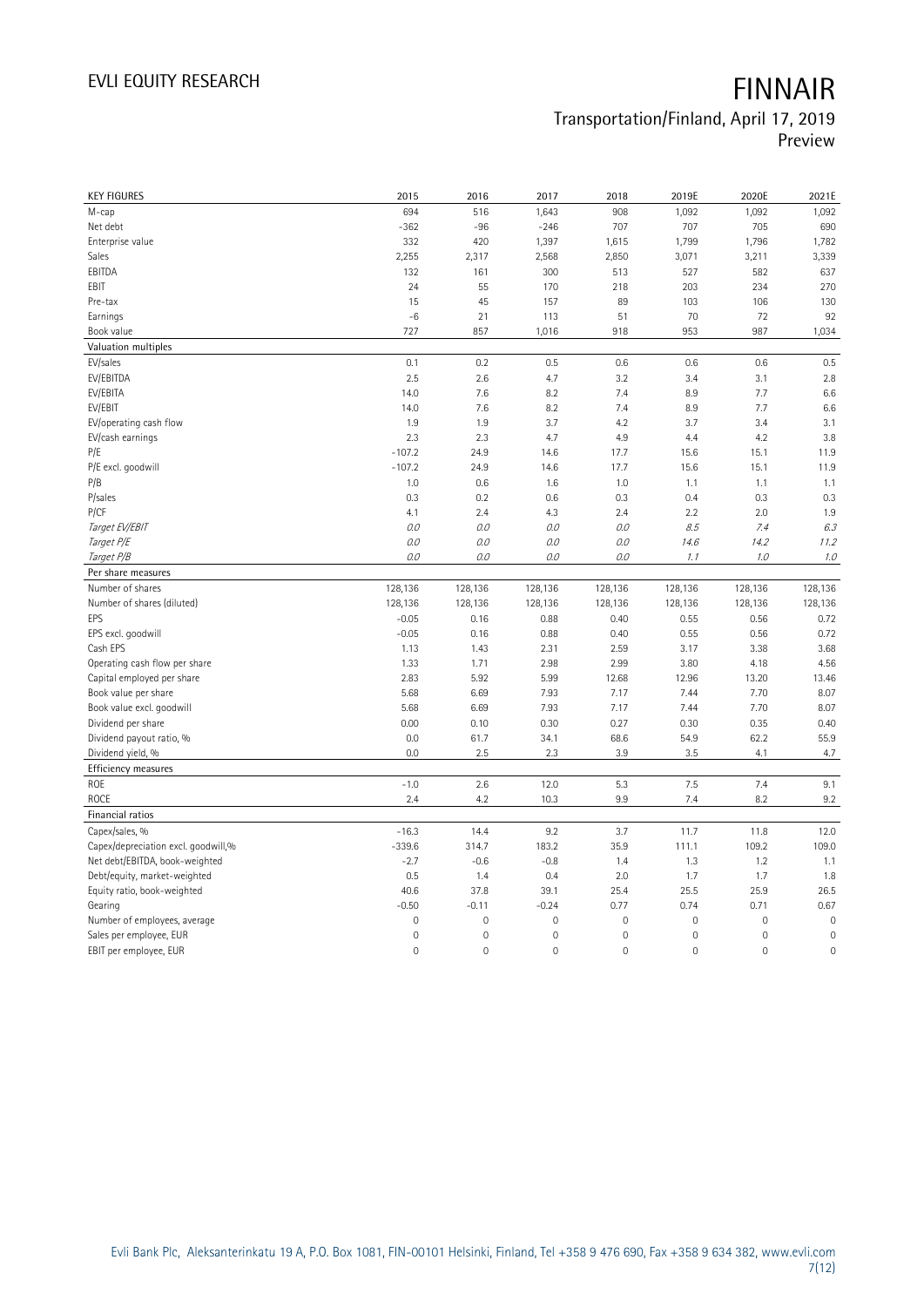COMPANY DESCRIPTION: Finnair is the Finnish flag carrier airline.

INVESTMENT CASE: Finnair has clearly improved its profitability in 2016-2017. Strategy relies on traffic between Asia and Europe with new A350 fleet.

| <b>OWNERSHIP STRUCTURE</b>                 | <b>SHARES</b> | <b>EURm</b> | 0/0   |
|--------------------------------------------|---------------|-------------|-------|
| Prime Minister's Office                    | 71,515,426    | 609.311     | 55.8% |
| The Local Government Pensions Institution  | 6,250,875     | 53.257      | 4.9%  |
| Tiiviste-Group Oy                          | 2,150,000     | 18.318      | 1.7%  |
| Ilmarinen Mutual Pension Insurance Company | 1,945,000     | 16.571      | 1.5%  |
| The State Pension Fund                     | 1,700,000     | 14.484      | 1.3%  |
| Oy Etra Invest Ab                          | 1,000,000     | 8.520       | 0.8%  |
| Veritas Pension Insurance Company Ltd.     | 818,946       | 6.977       | 0.6%  |
| Laakkonen Mikko Kalervo                    | 740,000       | 6.305       | 0.6%  |
| Finnair Oyj                                | 542,002       | 4.618       | 0.4%  |
| Finnairin Henkilöstörahasto Hr.            | 440,000       | 3.749       | 0.3%  |
| Ten largest                                | 87,102,249    | 742.111     | 68%   |
| Residual                                   | 41,033,866    | 349.609     | 32%   |
| Total                                      | 128,136,115   | 1,091.720   | 100%  |

| <b>EARNINGS CALENDAR</b> |           |
|--------------------------|-----------|
| April 24, 2019           | Q1 report |
| July 17, 2019            | Q2 report |
| October 22, 2019         | Q3 report |
|                          |           |
| OTHER EVENTS             |           |
| March 20, 2018           | AGM       |
|                          |           |
| COMPANY MISCELLANEOUS    |           |

| I CUIVILAIN I IVII SCLLLAIN LUUS |                                            |
|----------------------------------|--------------------------------------------|
| CEO: Topi Manner                 | Tietotie 9, 01053 FINNAIR (VANTAA AIRPORT) |
| CFO: Pekka Vähähyyppä            | Tel: +358 9 818 2780                       |
| IR: Mari Reponen                 |                                            |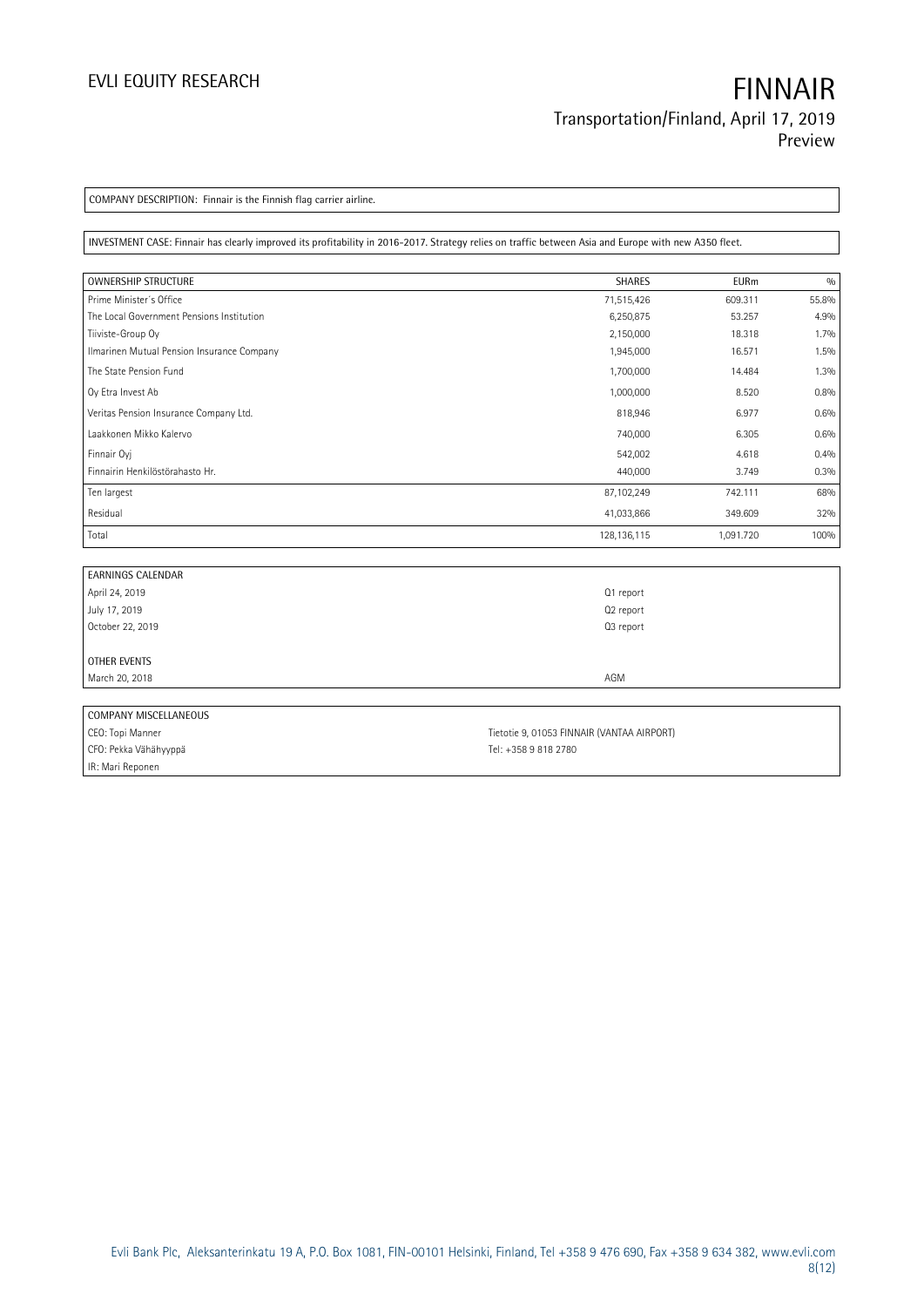DEFINITIONS

| P/E                                                                              | EPS<br>Profit before extraordinary items and taxes<br>$-$ income taxes $+$ minority interest          |  |  |
|----------------------------------------------------------------------------------|-------------------------------------------------------------------------------------------------------|--|--|
| Price per share                                                                  |                                                                                                       |  |  |
| Earnings per share                                                               |                                                                                                       |  |  |
|                                                                                  | Number of shares                                                                                      |  |  |
|                                                                                  |                                                                                                       |  |  |
| P/Sales                                                                          | <b>DPS</b>                                                                                            |  |  |
| Market cap                                                                       | Dividend for the financial period per share                                                           |  |  |
| Sales                                                                            |                                                                                                       |  |  |
| P/BV                                                                             | <b>CEPS</b>                                                                                           |  |  |
| Price per share                                                                  | Gross cash flow from operations                                                                       |  |  |
| Shareholders' equity $+$ taxed provisions per share                              | Number of shares                                                                                      |  |  |
|                                                                                  |                                                                                                       |  |  |
| P/CF                                                                             | EV/Share                                                                                              |  |  |
| Price per share                                                                  | Enterprise value                                                                                      |  |  |
| Operating cash flow per share                                                    | Number of shares                                                                                      |  |  |
|                                                                                  |                                                                                                       |  |  |
| EV (Enterprise value)                                                            | Sales/Share                                                                                           |  |  |
| Market cap + net $debt$ + minority interest at market value                      | <b>Sales</b>                                                                                          |  |  |
| - share of associated companies at market value                                  | Number of shares                                                                                      |  |  |
|                                                                                  |                                                                                                       |  |  |
| Net debt                                                                         | EBITDA/Share                                                                                          |  |  |
| Interest bearing debt - financial assets                                         | Earnings before interest, tax, depreciation and amortisation                                          |  |  |
|                                                                                  | Number of shares                                                                                      |  |  |
| EV/Sales                                                                         | EBIT/Share                                                                                            |  |  |
| Enterprise value                                                                 | Operating profit                                                                                      |  |  |
| Sales                                                                            | Number of shares                                                                                      |  |  |
|                                                                                  |                                                                                                       |  |  |
| EV/EBITDA                                                                        | EAFI/Share                                                                                            |  |  |
| Enterprise value                                                                 | Pretax profit                                                                                         |  |  |
| Earnings before interest, tax, depreciation and amortisation                     | Number of shares                                                                                      |  |  |
|                                                                                  |                                                                                                       |  |  |
| EV/EBIT                                                                          | Capital employed/Share                                                                                |  |  |
| Enterprise value                                                                 | Total assets - non interest bearing debt                                                              |  |  |
| Operating profit                                                                 | Number of shares                                                                                      |  |  |
| Div yield, %                                                                     | Total assets                                                                                          |  |  |
| Dividend per share                                                               | Balance sheet total                                                                                   |  |  |
| Price per share                                                                  |                                                                                                       |  |  |
|                                                                                  |                                                                                                       |  |  |
| Payout ratio, %                                                                  | Interest coverage (x)                                                                                 |  |  |
| Total dividends                                                                  | Operating profit                                                                                      |  |  |
| Earnings before extraordinary items and taxes - income taxes + minority interest | Financial items                                                                                       |  |  |
|                                                                                  |                                                                                                       |  |  |
| Net cash/Share                                                                   | Asset turnover (x)                                                                                    |  |  |
| Financial assets $-$ interest bearing debt                                       | Turnover                                                                                              |  |  |
| Number of shares                                                                 | Balance sheet total (average)                                                                         |  |  |
|                                                                                  |                                                                                                       |  |  |
| ROA, %<br>Operating profit $+$ financial income $+$ extraordinary items          | Debt/Equity, %<br>Interest bearing debt                                                               |  |  |
| Balance sheet total - interest free short term debt                              | Shareholders' equity + minority interest + taxed provisions                                           |  |  |
| - long term advances received and accounts payable (average)                     |                                                                                                       |  |  |
|                                                                                  |                                                                                                       |  |  |
| ROCE, %                                                                          | Equity ratio, %                                                                                       |  |  |
| Profit before extraordinary items + interest expenses + other financial costs    | Shareholders' equity $+$ minority interest $+$ taxed provisions<br>Total assets - interest free loans |  |  |
| Balance sheet total - non interest bearing debt (average)                        |                                                                                                       |  |  |
|                                                                                  |                                                                                                       |  |  |
| ROE, %                                                                           | CAGR, %                                                                                               |  |  |
| Profit before extraordinary items and taxes - income taxes                       | Cumulative annual growth rate $=$ Average growth per year                                             |  |  |
| Shareholders' equity + minority interest + taxed provisions (average)            |                                                                                                       |  |  |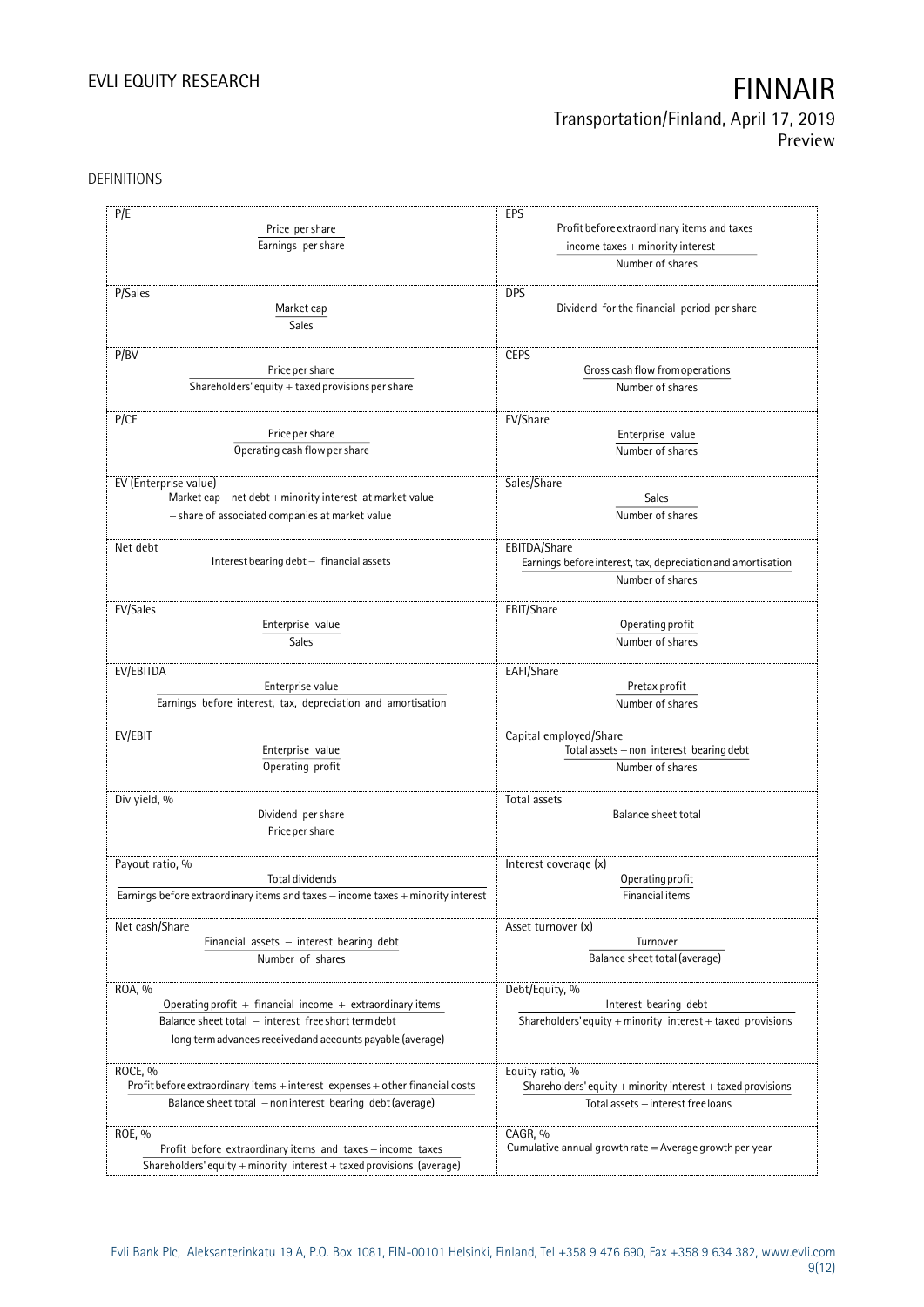### Important Disclosures

Evli Research Partners Plc ("ERP") uses 12-month target prices. Target prices are defined by utilizing analytical techniques based on financial theory including (but not limited to) discounted cash flow analysis and comparative valuation. The selection of valuation methods depends on different circumstances. Target prices may be altered on the basis of new information coming to light in the underlying company or changes in interest rates, changes in foreign exchange rates, other securities prices or market indices or outlook for the aforementioned factors or other factors that may change the conditions of financial markets. Recommendations and changes by analysts are available at <https://research.evli.com/JasperAllModels.action?authParam=key;461&authParam=x;G3rNagWrtf7K&authType=3> Investment recommendations are defined as follows: Target price compared to share price Recommendation<br>  $\leq -10\%$  $\langle 5, 10, 10 \rangle$  SELL<br> $\langle -10, 10, 10 \rangle$  SELL  $-10 - (+10) \%$  HOL<br>  $> 10 \%$  RIJY  $> 10\%$ ERP's investment recommendation of the analyzed company is updated at least 2 timer per year. 60% 53% 50% 39% 40% 30% 20% 8% 10%  $0%$ Sell Hold Buy

The graph above shows the distribution of ERP's recommendations of companies under coverage in 1st of February 2019. If recommendation is not given, it is not mentioned here.

### Name(s) of the analyst(s): Rissanen

This research report has been prepared by Evli Research Partners Plc ("ERP" or "Evli Research"). ERP is a subsidiary of Evli Bank Plc. Production of the investment recommendation has been concluded on [17.4.2019, 8:45]. This report has been published on [17.4.2019, 9:15].

None of the analysts contributing to this report, persons under their guardianship or corporations under their control have a position in the shares of the company or related securities.

The date and time for any price of financial instruments mentioned in the recommendation refer to the previous trading day's closing price(s) unless otherwise stated in the report.

Each analyst responsible for the content of this report assures that the expressed views accurately reflect the personal views of each analyst on the covered companies and securities. Each analyst assures that (s)he has not been, nor are or will be, receiving direct or indirect compensation related to the specific recommendations or views contained in this report.

Companies in the Evli Group, affiliates or staff of companies in the Evli Group, may perform services for, solicit business from, hold long or short positions in, or otherwise be interested in the investments (including derivatives) of any company mentioned in the publication or report.

Neither ERP nor any company within the Evli Group have managed or co-managed a public offering of the company's securities during the last 12 months prior to, received compensation for investment banking services from the company during the last 12 months prior to the publication of the research report.

ERP has signed an agreement with the issuer of the financial instruments mentioned in the recommendation, which includes production of research reports. This assignment has a limited economic and financial impact on ERP and/or Evli. Under the assignment ERP performs services including, but not limited to, arranging investor meetings or –events, investor relations communication advisory and production of research material.

ERP or another company within the Evli Group does not have an agreement with the company to perform market making or liquidity providing services. months prior to, received compensation for investment banking services from the company during the last 12 months prior to the publication of the.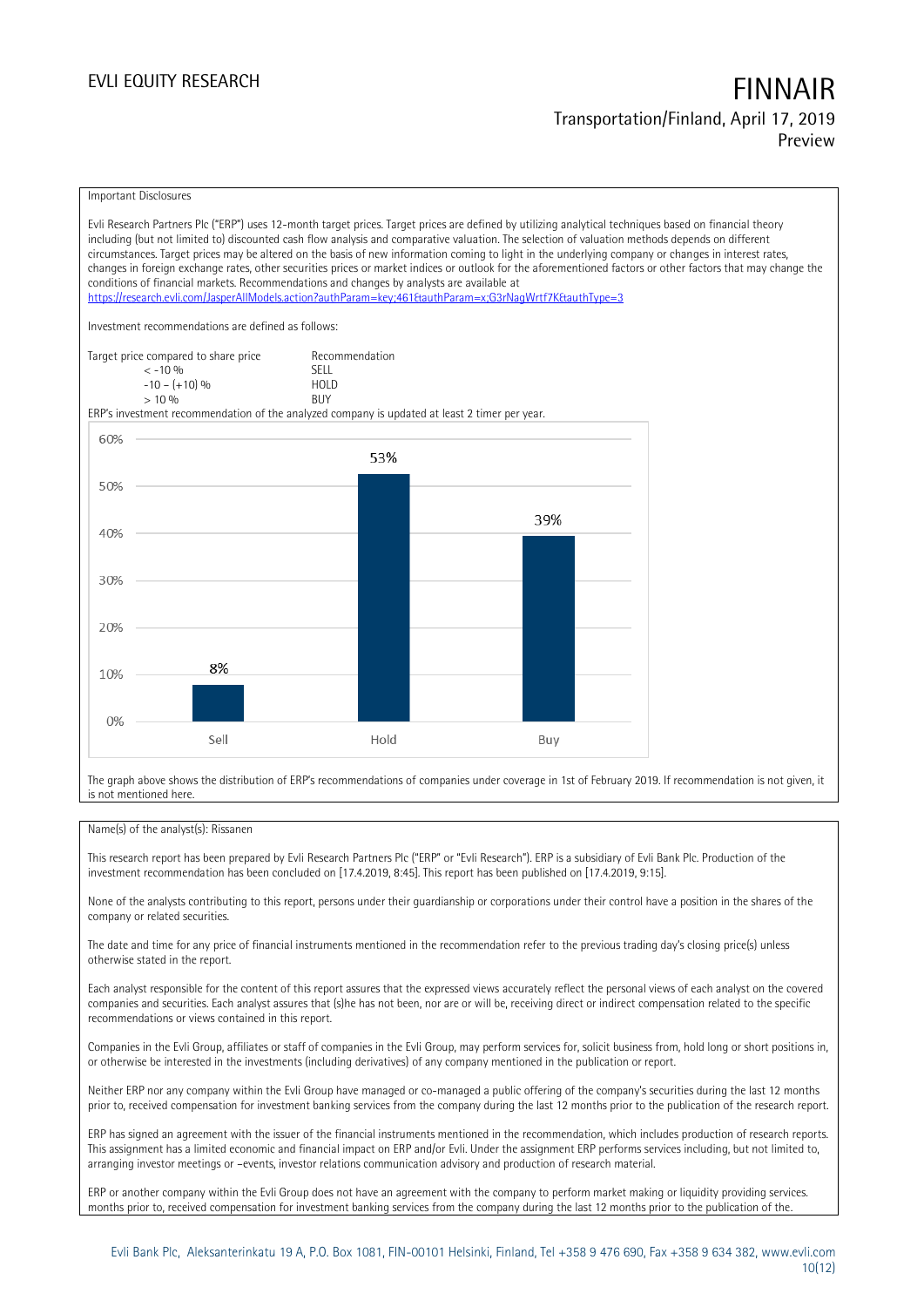For the prevention and avoidance of conflicts of interests with respect to this report, there is an information barrier (Chinese wall) between Investment Research and Corporate Finance units concerning unpublished investment banking services to the company. The remuneration of the analyst(s) is not tied directly or indirectly to investment banking transactions or other services performed by Evli Bank Plc or any company within Evli Group.

This report has not been disclosed to the company prior to its dissemination.

This report is provided and intended for informational purposes only and may not be used or considered under any circumstances as an offer to sell or buy any securities or as advice to trade any securities.

This report is based on sources ERP considers to be correct and reliable. The sources include information providers Reuters and Bloomberg, stock-exchange releases from the companies and other company news, Statistics Finland and articles in newspapers and magazines. However, ERP does not guarantee the materialization, correctness, accuracy or completeness of the information, opinions, estimates or forecasts expressed or implied in the report. In addition, circumstantial changes may have an influence on opinions and estimates presented in this report. The opinions and estimates presented are valid at the moment of their publication and they can be changed without a separate announcement. Neither ERP nor any company within the Evli Group are responsible for amending, correcting or updating any information, opinions or estimates contained in this report. Neither ERP nor any company within the Evli Group will compensate any direct or consequential loss caused by or derived from the use of the information represented in this publication.

All information published in this report is for the original recipient's private and internal use only. ERP reserves all rights to the report. No part of this publication may be reproduced or transmitted in any form or by any means, electronic, mechanical, photocopying, recording or otherwise, or stored in any retrieval system of any nature, without the written permission of ERP.

This report or its copy may not be published or distributed in Australia, Canada, Hong Kong, Japan, New Zealand, Singapore or South Africa. The publication or distribution of this report in certain other jurisdictions may also be restricted by law. Persons into whose possession this report comes are required to inform themselves about and to observe any such restrictions.

Evli Bank Plc is not registered as a broker-dealer with the U. S. Securities and Exchange Commission ("SEC"), and it and its analysts are not subject to SEC rules on securities analysts' certification as to the currency of their views reflected in the research report. Evli Bank is not a member of the Financial Industry Regulatory Authority ("FINRA"). It and its securities analysts are not subject to FINRA's rules on Communications with the Public and Research Analysts and Research Reports and the attendant requirements for fairness, balance and disclosure of potential conflicts of interest. This research report is only being offered in U.S. by Auerbach Grayson & Company, LLC (Auerbach Grayson) to Major U.S. Institutional Investors and is not available to, and should not be used by, any U.S. person or entity that is not a Major U.S. Institutional Investor. Auerbach Grayson is a broker-dealer registered with the U.S. Securities and Exchange Commission and is a member of the FINRA. U.S. entities seeking more information about any of the issuers or securities discussed in this report should contact Auerbach Grayson. The securities of non-U.S. issuers may not be registered with or subject to SEC reporting and other requirements.

ERP is not a supervised entity but its parent company Evli Bank Plc is supervised by the Finnish Financial Supervision Authority.